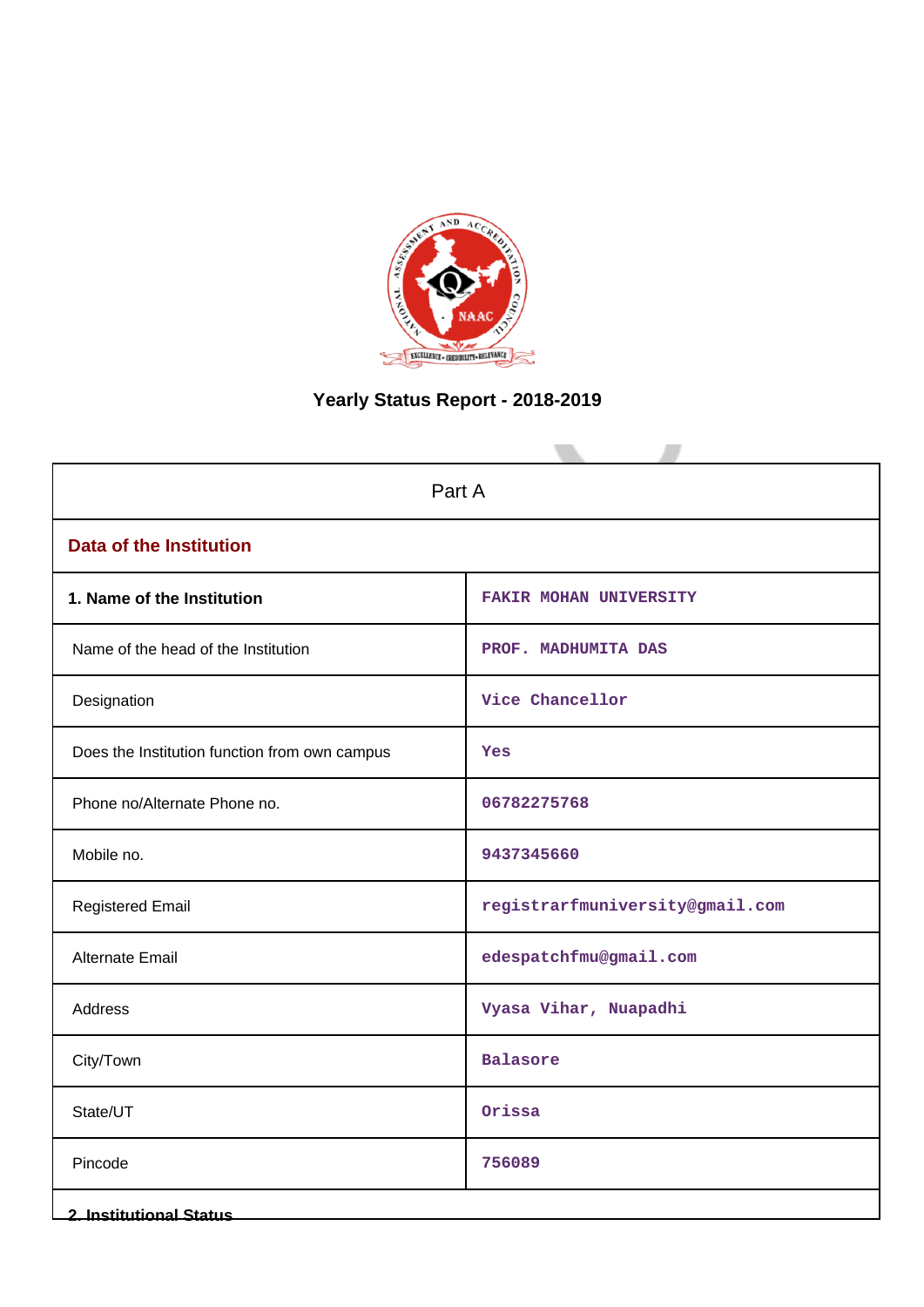| University                                                               |                                                |                     | State                                                                                                                                 |                                                        |                          |  |
|--------------------------------------------------------------------------|------------------------------------------------|---------------------|---------------------------------------------------------------------------------------------------------------------------------------|--------------------------------------------------------|--------------------------|--|
| Type of Institution                                                      |                                                |                     | Co-education                                                                                                                          |                                                        |                          |  |
| Location                                                                 |                                                |                     | Rural                                                                                                                                 |                                                        |                          |  |
| <b>Financial Status</b>                                                  |                                                |                     | state                                                                                                                                 |                                                        |                          |  |
| Name of the IQAC co-ordinator/Director                                   |                                                |                     | Dr. Nihar Ranjan Rout (2018-19); Prof.<br>Bisnu Prasad Dash, Director, IQAC (wef<br>25.09.2019)                                       |                                                        |                          |  |
| Phone no/Alternate Phone no.                                             |                                                |                     | 09337721222                                                                                                                           |                                                        |                          |  |
| Mobile no.                                                               |                                                |                     | 9337721222                                                                                                                            |                                                        |                          |  |
| <b>Registered Email</b>                                                  |                                                |                     |                                                                                                                                       | registrarfmuniversity@gmail.com                        |                          |  |
| Alternate Email                                                          |                                                |                     | edespatchfmu@gmail.com                                                                                                                |                                                        |                          |  |
| 3. Website Address                                                       |                                                |                     |                                                                                                                                       |                                                        |                          |  |
|                                                                          | Web-link of the AQAR: (Previous Academic Year) |                     |                                                                                                                                       | http://www.fmuniversity.nic.in/pdf/AQAR<br>2017 18.pdf |                          |  |
| 4. Whether Academic Calendar prepared during<br>the year                 |                                                |                     | Yes                                                                                                                                   |                                                        |                          |  |
| if yes, whether it is uploaded in the institutional website:<br>Weblink: |                                                |                     | http://www.fmuniversity.nic.in/pdf/Acad<br>emic Calendar.pdf                                                                          |                                                        |                          |  |
| <b>5. Accrediation Details</b>                                           |                                                |                     |                                                                                                                                       |                                                        |                          |  |
| Cycle<br>1                                                               | Grade<br>$B+$                                  | <b>CGPA</b><br>2.52 | Year of<br>Accrediation<br>2016                                                                                                       | Validity<br>Period From<br>16-Sep-2016                 | Period To<br>15-Sep-2021 |  |
| 6. Date of Establishment of IQAC                                         |                                                |                     | 26-Aug-2015                                                                                                                           |                                                        |                          |  |
| 7. Internal Quality Assurance System                                     |                                                |                     |                                                                                                                                       |                                                        |                          |  |
|                                                                          |                                                |                     |                                                                                                                                       |                                                        |                          |  |
| Item /Title of the quality initiative by<br><b>IQAC</b>                  |                                                |                     | Quality initiatives by IQAC during the year for promoting quality culture<br>Date & Duration<br>Number of participants/ beneficiaries |                                                        |                          |  |
|                                                                          |                                                |                     |                                                                                                                                       |                                                        |                          |  |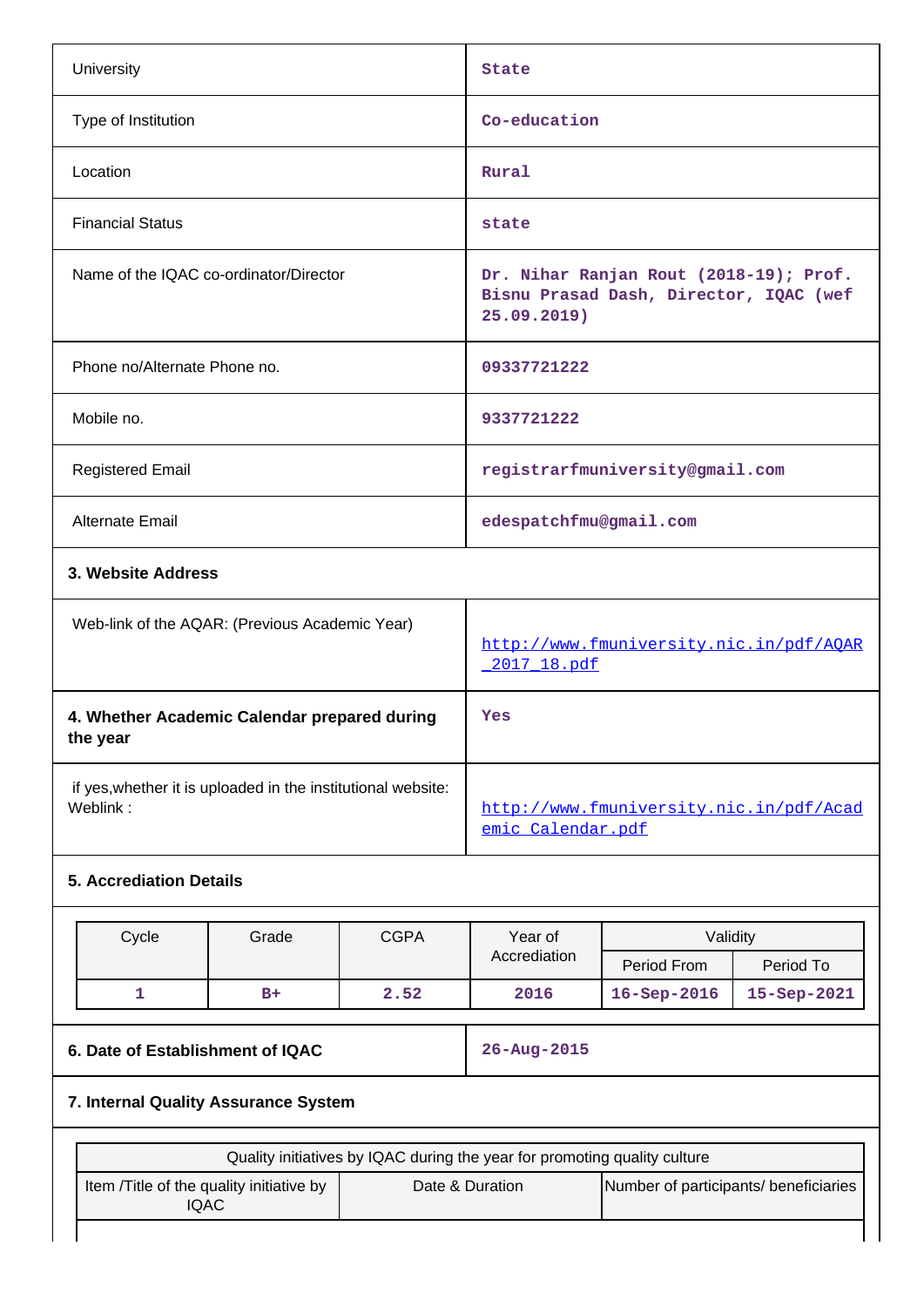## **No Data Entered/Not Applicable!!!**

[View File](https://assessmentonline.naac.gov.in/public/Postacc/Quality_Initiatives/5842_Quality_Initiatives.docx)

## **8. Provide the list of Special Status conferred by Central/ State Government-UGC/CSIR/DST/DBT/ICMR/TEQIP/World Bank/CPE of UGC etc.**

| Institution/Departmen<br>t/Faculty | Scheme                                                                                                  | <b>Funding Agency</b> | Year of award with<br>duration | Amount    |  |
|------------------------------------|---------------------------------------------------------------------------------------------------------|-----------------------|--------------------------------|-----------|--|
| Fakir Mohan<br>University          | Odisha Higher<br>Education<br>Programme for<br>Excellence<br>Equity (OHEPEE)                            | World Bank            | 2018<br>1825                   | 174100000 |  |
|                                    |                                                                                                         | No Files Uploaded !!! |                                |           |  |
| <b>NAAC</b> guidelines:            | 9. Whether composition of IQAC as per latest                                                            | Yes                   |                                |           |  |
|                                    | Upload latest notification of formation of IQAC                                                         | View File             |                                |           |  |
| year :                             | 10. Number of IQAC meetings held during the                                                             | 2                     |                                |           |  |
| website                            | The minutes of IQAC meeting and compliances to the<br>decisions have been uploaded on the institutional | Yes                   |                                |           |  |
|                                    | Upload the minutes of meeting and action taken report                                                   | View File             |                                |           |  |
| during the year?                   | 11. Whether IQAC received funding from any of<br>the funding agency to support its activities           | No                    |                                |           |  |

## **12. Significant contributions made by IQAC during the current year(maximum five bullets)**

**• Organization of one day workshop on 16.11.2018 for enhancing awareness about revised NAAC accreditation process among various stakeholders including Principals, IQAC/ NAAC Coordinators and faculty members, in which around 120 participants from 48 affiliated colleges and different P. G. departments of the University participated. Prof. Vishnukant S. Chatpalli, Advisor, NAAC graced the workshop as the Resource Person. • As a part of the OHEPEE, online Student Satisfaction Survey and Faculty Satisfaction Surveys were conducted during January, 2019 in which students and regular faculty members from all the regular P. G. Departments have participated. • Documentation of information and its online submission for NIRF ranking • Conducting Faculty Development Programmes for teachers in Physics, Botany Zoology of affiliated colleges on their domain knowledge related to the newly introduced CBCS syllabus, through OHEPEE. • Monitoring affiliated colleges for NAAC accreditation**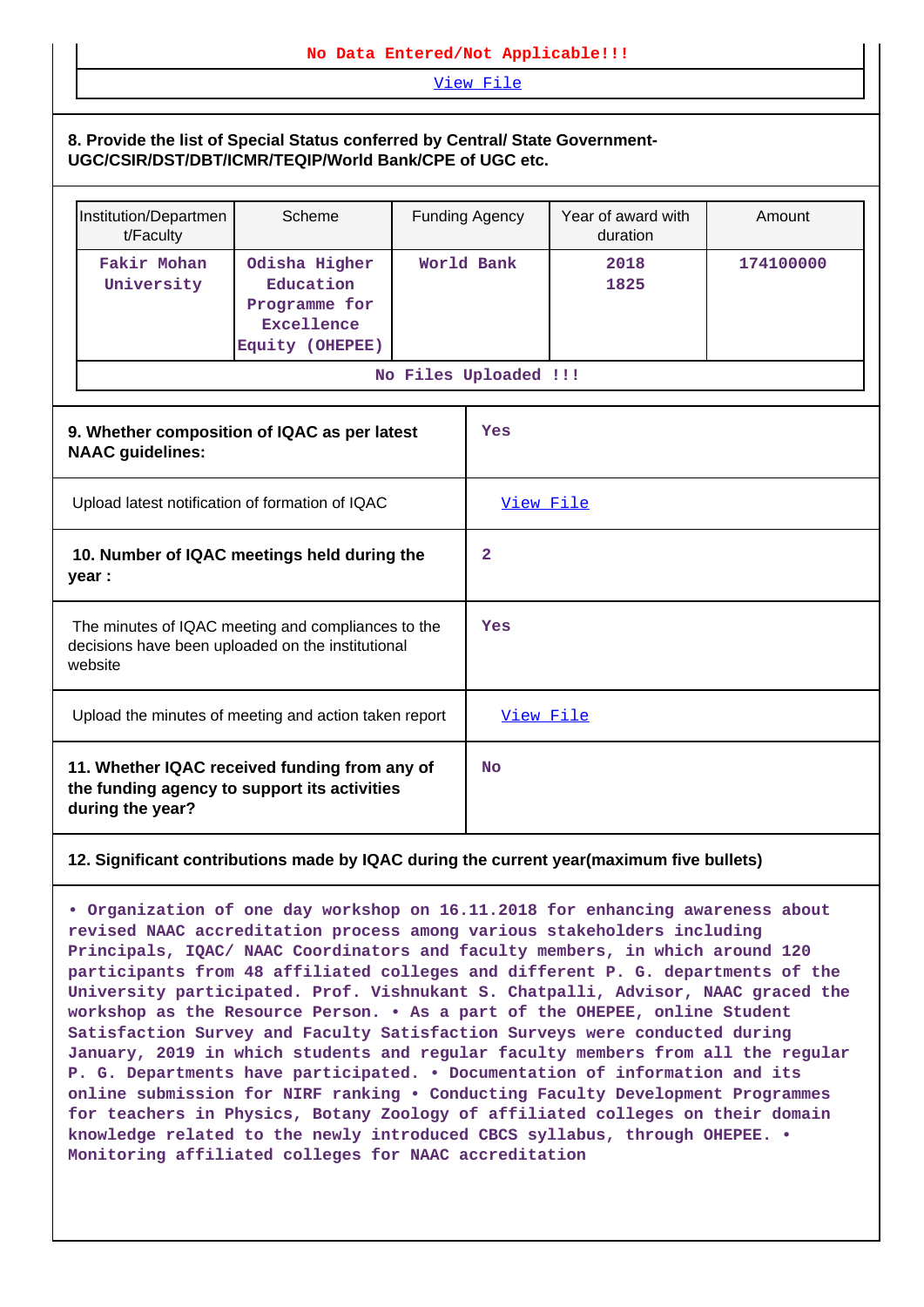|                                                                                                                                                                      | No Files Uploaded !!!              |                      |                          |  |                      |
|----------------------------------------------------------------------------------------------------------------------------------------------------------------------|------------------------------------|----------------------|--------------------------|--|----------------------|
| 13. Plan of action chalked out by the IQAC in the beginning of the academic year towards Quality<br>Enhancement and outcome achieved by the end of the academic year |                                    |                      |                          |  |                      |
|                                                                                                                                                                      | Plan of Action                     |                      | Achivements/Outcomes     |  |                      |
|                                                                                                                                                                      | No Data Entered/Not Applicable!!!  |                      |                          |  |                      |
|                                                                                                                                                                      |                                    | View File            |                          |  |                      |
| 14. Whether AQAR was placed before statutory<br>body?                                                                                                                |                                    | Yes                  |                          |  |                      |
|                                                                                                                                                                      | Name of Statutory Body             |                      | <b>Meeting Date</b>      |  |                      |
|                                                                                                                                                                      | Syndicate                          |                      | $09 - Jun - 2020$        |  |                      |
| 15. Whether NAAC/or any other accredited<br>body(s) visited IQAC or interacted with it to<br>assess the functioning?                                                 |                                    | <b>No</b>            |                          |  |                      |
| 16. Whether institutional data submitted to<br><b>AISHE:</b>                                                                                                         |                                    | Yes                  |                          |  |                      |
| <b>Year of Submission</b>                                                                                                                                            |                                    | 2020                 |                          |  |                      |
| Date of Submission                                                                                                                                                   |                                    | $28 - Jan - 2019$    |                          |  |                      |
| 17. Does the Institution have Management<br><b>Information System?</b>                                                                                               |                                    | No                   |                          |  |                      |
|                                                                                                                                                                      |                                    | Part B               |                          |  |                      |
| <b>CRITERION I-CURRICULAR ASPECTS</b>                                                                                                                                |                                    |                      |                          |  |                      |
| 1.1 - Curriculum Design and Development                                                                                                                              |                                    |                      |                          |  |                      |
| 1.1.1 - Programmes for which syllabus revision was carried out during the Academic year                                                                              |                                    |                      |                          |  |                      |
| Name of Programme                                                                                                                                                    | Programme Code                     |                      | Programme Specialization |  | Date of Revision     |
|                                                                                                                                                                      | No Data Entered/Not Applicable !!! |                      |                          |  |                      |
|                                                                                                                                                                      |                                    | View File            |                          |  |                      |
| 1.1.2 - Programmes/ courses focussed on employability/ entrepreneurship/ skill development during the Academic<br>year                                               |                                    |                      |                          |  |                      |
| Programme with<br>Code                                                                                                                                               | Programme<br>Specialization        | Date of Introduction | Course with Code         |  | Date of Introduction |
|                                                                                                                                                                      | No Data Entered/Not Applicable !!! |                      |                          |  |                      |
|                                                                                                                                                                      |                                    | No file uploaded.    |                          |  |                      |
| 1.2 - Academic Flexibility                                                                                                                                           |                                    |                      |                          |  |                      |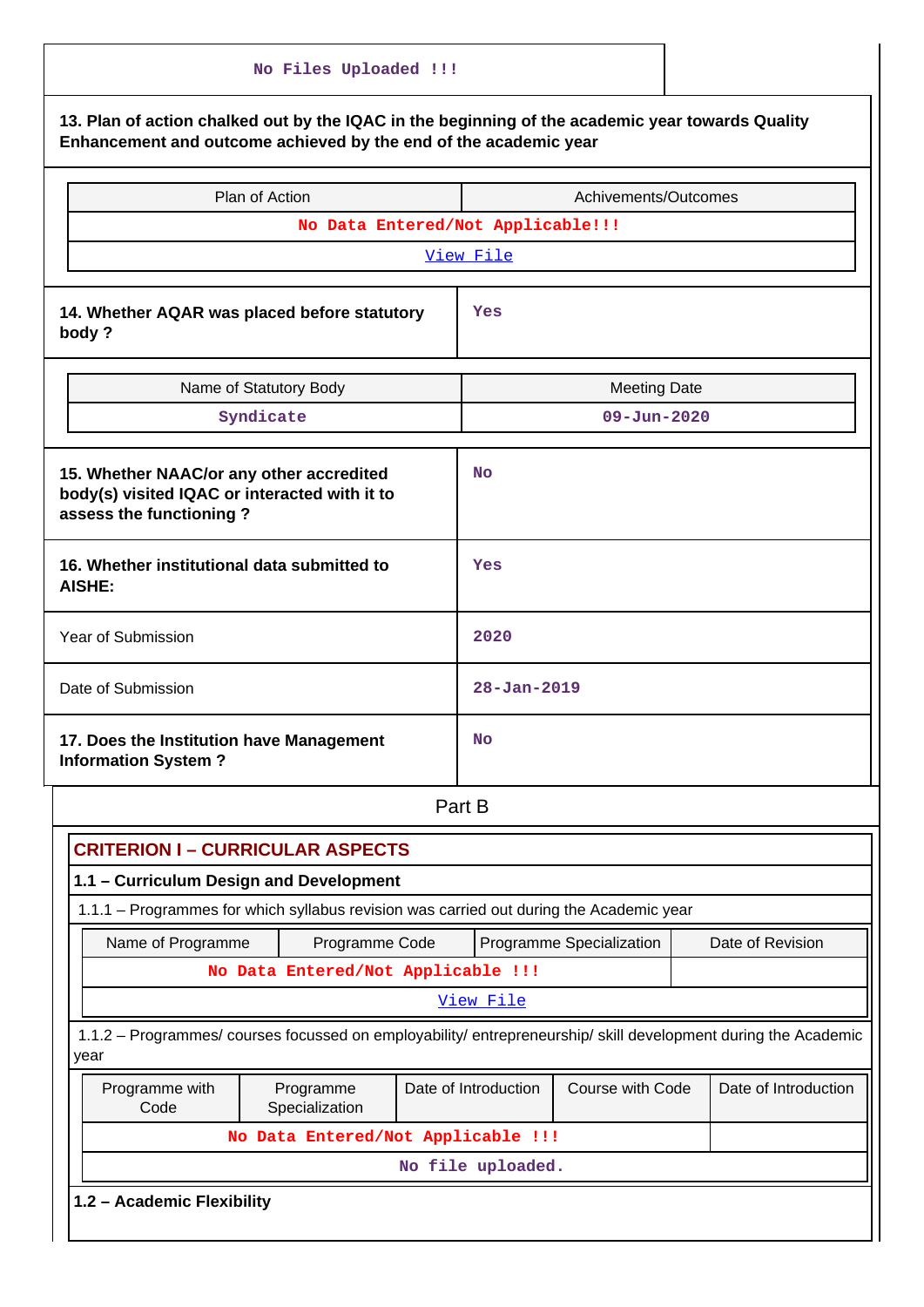| 1.2.1 - New programmes/courses introduced during the Academic year                                                                                                                                                                                                                                                                                                                                                                                                                                                                                                                                                                                                                                                                                                                                                                                                                                                                                                                                                                                                                                                                              |                                                                                          |                   |                                                                                                                                                                    |  |  |  |  |  |  |
|-------------------------------------------------------------------------------------------------------------------------------------------------------------------------------------------------------------------------------------------------------------------------------------------------------------------------------------------------------------------------------------------------------------------------------------------------------------------------------------------------------------------------------------------------------------------------------------------------------------------------------------------------------------------------------------------------------------------------------------------------------------------------------------------------------------------------------------------------------------------------------------------------------------------------------------------------------------------------------------------------------------------------------------------------------------------------------------------------------------------------------------------------|------------------------------------------------------------------------------------------|-------------------|--------------------------------------------------------------------------------------------------------------------------------------------------------------------|--|--|--|--|--|--|
| Programme/Course                                                                                                                                                                                                                                                                                                                                                                                                                                                                                                                                                                                                                                                                                                                                                                                                                                                                                                                                                                                                                                                                                                                                | Programme Specialization                                                                 |                   | Dates of Introduction                                                                                                                                              |  |  |  |  |  |  |
| No Data Entered/Not Applicable !!!                                                                                                                                                                                                                                                                                                                                                                                                                                                                                                                                                                                                                                                                                                                                                                                                                                                                                                                                                                                                                                                                                                              |                                                                                          |                   |                                                                                                                                                                    |  |  |  |  |  |  |
|                                                                                                                                                                                                                                                                                                                                                                                                                                                                                                                                                                                                                                                                                                                                                                                                                                                                                                                                                                                                                                                                                                                                                 |                                                                                          | No file uploaded. |                                                                                                                                                                    |  |  |  |  |  |  |
| 1.2.2 - Programmes in which Choice Based Credit System (CBCS)/Elective Course System implemented at the<br>University level during the Academic year.                                                                                                                                                                                                                                                                                                                                                                                                                                                                                                                                                                                                                                                                                                                                                                                                                                                                                                                                                                                           |                                                                                          |                   |                                                                                                                                                                    |  |  |  |  |  |  |
| Name of programmes adopting<br><b>CBCS</b>                                                                                                                                                                                                                                                                                                                                                                                                                                                                                                                                                                                                                                                                                                                                                                                                                                                                                                                                                                                                                                                                                                      | Programme Specialization                                                                 |                   | Date of implementation of<br><b>CBCS/Elective Course System</b>                                                                                                    |  |  |  |  |  |  |
| No Data Entered/Not Applicable !!!                                                                                                                                                                                                                                                                                                                                                                                                                                                                                                                                                                                                                                                                                                                                                                                                                                                                                                                                                                                                                                                                                                              |                                                                                          |                   |                                                                                                                                                                    |  |  |  |  |  |  |
| 1.3 - Curriculum Enrichment                                                                                                                                                                                                                                                                                                                                                                                                                                                                                                                                                                                                                                                                                                                                                                                                                                                                                                                                                                                                                                                                                                                     |                                                                                          |                   |                                                                                                                                                                    |  |  |  |  |  |  |
| 1.3.1 - Value-added courses imparting transferable and life skills offered during the year                                                                                                                                                                                                                                                                                                                                                                                                                                                                                                                                                                                                                                                                                                                                                                                                                                                                                                                                                                                                                                                      |                                                                                          |                   |                                                                                                                                                                    |  |  |  |  |  |  |
| <b>Value Added Courses</b>                                                                                                                                                                                                                                                                                                                                                                                                                                                                                                                                                                                                                                                                                                                                                                                                                                                                                                                                                                                                                                                                                                                      | Date of Introduction                                                                     |                   | Number of Students Enrolled                                                                                                                                        |  |  |  |  |  |  |
|                                                                                                                                                                                                                                                                                                                                                                                                                                                                                                                                                                                                                                                                                                                                                                                                                                                                                                                                                                                                                                                                                                                                                 | No Data Entered/Not Applicable !!!                                                       |                   |                                                                                                                                                                    |  |  |  |  |  |  |
|                                                                                                                                                                                                                                                                                                                                                                                                                                                                                                                                                                                                                                                                                                                                                                                                                                                                                                                                                                                                                                                                                                                                                 |                                                                                          | No file uploaded. |                                                                                                                                                                    |  |  |  |  |  |  |
| 1.3.2 - Field Projects / Internships under taken during the year                                                                                                                                                                                                                                                                                                                                                                                                                                                                                                                                                                                                                                                                                                                                                                                                                                                                                                                                                                                                                                                                                |                                                                                          |                   |                                                                                                                                                                    |  |  |  |  |  |  |
| Project/Programme Title                                                                                                                                                                                                                                                                                                                                                                                                                                                                                                                                                                                                                                                                                                                                                                                                                                                                                                                                                                                                                                                                                                                         | Programme Specialization<br>No. of students enrolled for Field<br>Projects / Internships |                   |                                                                                                                                                                    |  |  |  |  |  |  |
| No Data Entered/Not Applicable !!!                                                                                                                                                                                                                                                                                                                                                                                                                                                                                                                                                                                                                                                                                                                                                                                                                                                                                                                                                                                                                                                                                                              |                                                                                          |                   |                                                                                                                                                                    |  |  |  |  |  |  |
| View File                                                                                                                                                                                                                                                                                                                                                                                                                                                                                                                                                                                                                                                                                                                                                                                                                                                                                                                                                                                                                                                                                                                                       |                                                                                          |                   |                                                                                                                                                                    |  |  |  |  |  |  |
| 1.4 - Feedback System                                                                                                                                                                                                                                                                                                                                                                                                                                                                                                                                                                                                                                                                                                                                                                                                                                                                                                                                                                                                                                                                                                                           |                                                                                          |                   |                                                                                                                                                                    |  |  |  |  |  |  |
| 1.4.1 - Whether structured feedback received from all the stakeholders.                                                                                                                                                                                                                                                                                                                                                                                                                                                                                                                                                                                                                                                                                                                                                                                                                                                                                                                                                                                                                                                                         |                                                                                          |                   |                                                                                                                                                                    |  |  |  |  |  |  |
| <b>Students</b>                                                                                                                                                                                                                                                                                                                                                                                                                                                                                                                                                                                                                                                                                                                                                                                                                                                                                                                                                                                                                                                                                                                                 |                                                                                          |                   | Yes                                                                                                                                                                |  |  |  |  |  |  |
| <b>Teachers</b>                                                                                                                                                                                                                                                                                                                                                                                                                                                                                                                                                                                                                                                                                                                                                                                                                                                                                                                                                                                                                                                                                                                                 |                                                                                          |                   | No                                                                                                                                                                 |  |  |  |  |  |  |
| Employers                                                                                                                                                                                                                                                                                                                                                                                                                                                                                                                                                                                                                                                                                                                                                                                                                                                                                                                                                                                                                                                                                                                                       |                                                                                          |                   | No                                                                                                                                                                 |  |  |  |  |  |  |
| Alumni                                                                                                                                                                                                                                                                                                                                                                                                                                                                                                                                                                                                                                                                                                                                                                                                                                                                                                                                                                                                                                                                                                                                          |                                                                                          |                   | No.                                                                                                                                                                |  |  |  |  |  |  |
| Parents                                                                                                                                                                                                                                                                                                                                                                                                                                                                                                                                                                                                                                                                                                                                                                                                                                                                                                                                                                                                                                                                                                                                         |                                                                                          |                   | No                                                                                                                                                                 |  |  |  |  |  |  |
| 1.4.2 – How the feedback obtained is being analyzed and utilized for overall development of the institution?<br>(maximum 500 words)                                                                                                                                                                                                                                                                                                                                                                                                                                                                                                                                                                                                                                                                                                                                                                                                                                                                                                                                                                                                             |                                                                                          |                   |                                                                                                                                                                    |  |  |  |  |  |  |
| <b>Feedback Obtained</b>                                                                                                                                                                                                                                                                                                                                                                                                                                                                                                                                                                                                                                                                                                                                                                                                                                                                                                                                                                                                                                                                                                                        |                                                                                          |                   |                                                                                                                                                                    |  |  |  |  |  |  |
| Fakir Mohan University has been collecting feedback on different aspects of the<br>curriculum and class room teaching since the beginning in order to assess the<br>quality of teaching in its P.G. Departments and ensure academic excellence. As<br>per the practice, Post Graduate Council collects the feedback physically from<br>the students and in order to ensure maximum participation and proper<br>evaluation, feedback is collected during the end semester examinations. For<br>collection of feedback, responsibility is bestowed upon a neutral faculty<br>member not belonging to the concerned Department by the P. G. Council, who<br>after collecting the feedback, arrange the forms and handover the same in<br>sealed packets to the P.G. central office. The feedback-form seeks response of<br>the students in four point scale on aspects like communication skill,<br>sincerity, commitment, teaching quality, accessibility of the teacher etc. The<br>feedback so obtained is analysed confidentially by the University and tabulated<br>as "percentage of students assessing their teachers with different grades |                                                                                          |                   |                                                                                                                                                                    |  |  |  |  |  |  |
|                                                                                                                                                                                                                                                                                                                                                                                                                                                                                                                                                                                                                                                                                                                                                                                                                                                                                                                                                                                                                                                                                                                                                 |                                                                                          |                   | against different criteria" and "percentage of teachers with different grade in<br>different criteria". The University after carrying out the analysis communicate |  |  |  |  |  |  |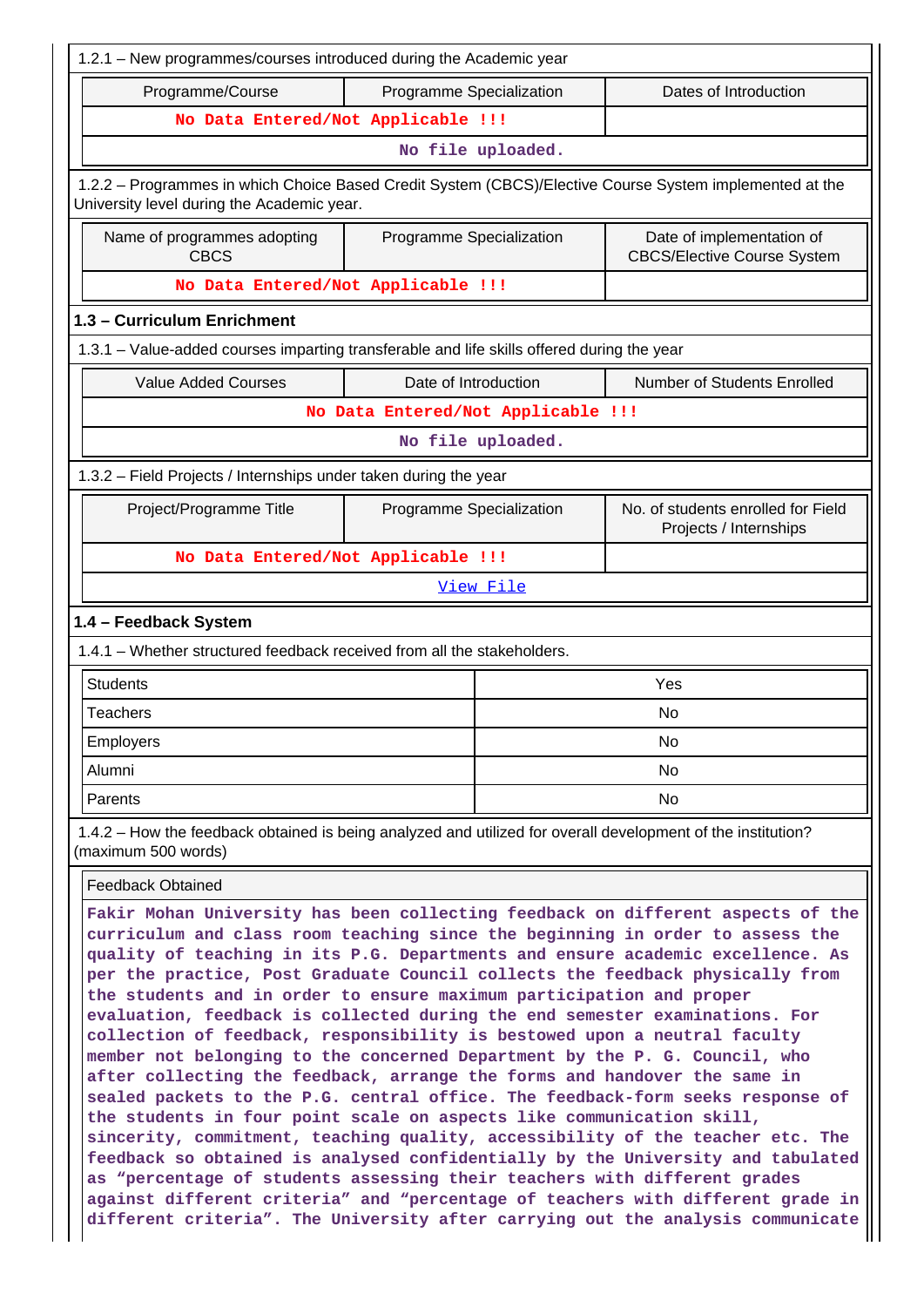**the faculty members especially those with relatively poor feedback and make effort to discuss with them regarding the improvement in the quality of teaching.**

| <b>CRITERION II - TEACHING- LEARNING AND EVALUATION</b>                                                                                                                                                                                                                                                                                                                                                                                                                                                                                                                                                                                                                                                                                                                                                                                                                                                                                                                                                                                                                                                                                                                            |                                                                                                                                                                                                                                                                                                                                                  |                                                                                          |                              |                                      |  |                                              |      |                                                 |  |  |
|------------------------------------------------------------------------------------------------------------------------------------------------------------------------------------------------------------------------------------------------------------------------------------------------------------------------------------------------------------------------------------------------------------------------------------------------------------------------------------------------------------------------------------------------------------------------------------------------------------------------------------------------------------------------------------------------------------------------------------------------------------------------------------------------------------------------------------------------------------------------------------------------------------------------------------------------------------------------------------------------------------------------------------------------------------------------------------------------------------------------------------------------------------------------------------|--------------------------------------------------------------------------------------------------------------------------------------------------------------------------------------------------------------------------------------------------------------------------------------------------------------------------------------------------|------------------------------------------------------------------------------------------|------------------------------|--------------------------------------|--|----------------------------------------------|------|-------------------------------------------------|--|--|
| 2.1 - Student Enrolment and Profile                                                                                                                                                                                                                                                                                                                                                                                                                                                                                                                                                                                                                                                                                                                                                                                                                                                                                                                                                                                                                                                                                                                                                |                                                                                                                                                                                                                                                                                                                                                  |                                                                                          |                              |                                      |  |                                              |      |                                                 |  |  |
| 2.1.1 - Demand Ratio during the year                                                                                                                                                                                                                                                                                                                                                                                                                                                                                                                                                                                                                                                                                                                                                                                                                                                                                                                                                                                                                                                                                                                                               |                                                                                                                                                                                                                                                                                                                                                  |                                                                                          |                              |                                      |  |                                              |      |                                                 |  |  |
| Name of the<br>Programme                                                                                                                                                                                                                                                                                                                                                                                                                                                                                                                                                                                                                                                                                                                                                                                                                                                                                                                                                                                                                                                                                                                                                           | Programme<br>Specialization                                                                                                                                                                                                                                                                                                                      |                                                                                          | Number of seats<br>available |                                      |  | Number of<br>Application received            |      | <b>Students Enrolled</b>                        |  |  |
|                                                                                                                                                                                                                                                                                                                                                                                                                                                                                                                                                                                                                                                                                                                                                                                                                                                                                                                                                                                                                                                                                                                                                                                    | No Data Entered/Not Applicable !!!                                                                                                                                                                                                                                                                                                               |                                                                                          |                              |                                      |  |                                              |      |                                                 |  |  |
|                                                                                                                                                                                                                                                                                                                                                                                                                                                                                                                                                                                                                                                                                                                                                                                                                                                                                                                                                                                                                                                                                                                                                                                    |                                                                                                                                                                                                                                                                                                                                                  |                                                                                          |                              | View File                            |  |                                              |      |                                                 |  |  |
| 2.2 - Catering to Student Diversity                                                                                                                                                                                                                                                                                                                                                                                                                                                                                                                                                                                                                                                                                                                                                                                                                                                                                                                                                                                                                                                                                                                                                |                                                                                                                                                                                                                                                                                                                                                  |                                                                                          |                              |                                      |  |                                              |      |                                                 |  |  |
| 2.2.1 - Student - Full time teacher ratio (current year data)                                                                                                                                                                                                                                                                                                                                                                                                                                                                                                                                                                                                                                                                                                                                                                                                                                                                                                                                                                                                                                                                                                                      |                                                                                                                                                                                                                                                                                                                                                  |                                                                                          |                              |                                      |  |                                              |      |                                                 |  |  |
| Year                                                                                                                                                                                                                                                                                                                                                                                                                                                                                                                                                                                                                                                                                                                                                                                                                                                                                                                                                                                                                                                                                                                                                                               | Number of<br>Number of<br>Number of<br>Number of<br>students enrolled<br>students enrolled<br>fulltime teachers<br>fulltime teachers<br>teachers<br>in the institution<br>in the institution<br>available in the<br>available in the<br>(UG)<br>(PG)<br>institution<br>institution<br>teaching only UG<br>teaching only PG<br>courses<br>courses |                                                                                          |                              |                                      |  |                                              |      | Number of<br>teaching both UG<br>and PG courses |  |  |
| 2018                                                                                                                                                                                                                                                                                                                                                                                                                                                                                                                                                                                                                                                                                                                                                                                                                                                                                                                                                                                                                                                                                                                                                                               | $\mathbf 0$<br>738<br>0<br>90<br>0                                                                                                                                                                                                                                                                                                               |                                                                                          |                              |                                      |  |                                              |      |                                                 |  |  |
| 2.3 - Teaching - Learning Process                                                                                                                                                                                                                                                                                                                                                                                                                                                                                                                                                                                                                                                                                                                                                                                                                                                                                                                                                                                                                                                                                                                                                  |                                                                                                                                                                                                                                                                                                                                                  |                                                                                          |                              |                                      |  |                                              |      |                                                 |  |  |
| 2.3.1 – Percentage of teachers using ICT for effective teaching with Learning Management Systems (LMS), E-<br>learning resources etc. (current year data)                                                                                                                                                                                                                                                                                                                                                                                                                                                                                                                                                                                                                                                                                                                                                                                                                                                                                                                                                                                                                          |                                                                                                                                                                                                                                                                                                                                                  |                                                                                          |                              |                                      |  |                                              |      |                                                 |  |  |
| Number of<br><b>Teachers on Roll</b>                                                                                                                                                                                                                                                                                                                                                                                                                                                                                                                                                                                                                                                                                                                                                                                                                                                                                                                                                                                                                                                                                                                                               | Number of<br>teachers using<br>ICT (LMS, e-<br>Resources)                                                                                                                                                                                                                                                                                        | Number of ICT<br><b>ICT Tools and</b><br>enabled<br>resources<br>available<br>Classrooms |                              |                                      |  | Numberof smart<br>classrooms                 |      | E-resources and<br>techniques used              |  |  |
|                                                                                                                                                                                                                                                                                                                                                                                                                                                                                                                                                                                                                                                                                                                                                                                                                                                                                                                                                                                                                                                                                                                                                                                    |                                                                                                                                                                                                                                                                                                                                                  |                                                                                          |                              | No Data Entered/Not Applicable !!!   |  |                                              |      |                                                 |  |  |
|                                                                                                                                                                                                                                                                                                                                                                                                                                                                                                                                                                                                                                                                                                                                                                                                                                                                                                                                                                                                                                                                                                                                                                                    |                                                                                                                                                                                                                                                                                                                                                  |                                                                                          |                              | View File of ICT Tools and resources |  |                                              |      |                                                 |  |  |
|                                                                                                                                                                                                                                                                                                                                                                                                                                                                                                                                                                                                                                                                                                                                                                                                                                                                                                                                                                                                                                                                                                                                                                                    |                                                                                                                                                                                                                                                                                                                                                  |                                                                                          |                              |                                      |  | View File of E-resources and techniques used |      |                                                 |  |  |
| 2.3.2 - Students mentoring system available in the institution? Give details. (maximum 500 words)                                                                                                                                                                                                                                                                                                                                                                                                                                                                                                                                                                                                                                                                                                                                                                                                                                                                                                                                                                                                                                                                                  |                                                                                                                                                                                                                                                                                                                                                  |                                                                                          |                              |                                      |  |                                              |      |                                                 |  |  |
| As far as academic mentoring is concerned, each post graduate student has to carry out a project work of<br>minimum 6 month duration for which the student is assigned with a faculty member by the Department. The<br>student selects a topic for project work in consultation with teacher and carries out the project work under his<br>direct supervision. Similar procedure is also adopted at M. Phil level. Moreover, faculty members are assigned<br>with different responsibilities for providing beyond the syllabus help to the students at the department levels. In<br>each P.G. Department a faculty member serves as a Seminar Advisor whose role is to guide the students in their<br>extracurricular activities like organising field trips/study tour, seminars, annual day etc. Further, Proctorial System<br>is also adopted in which few students are attached to one faculty member, who acts as a proctor for those<br>students on matters beyond the syllabus. As such, most of the faculty members individually spend time with<br>students during and after the classes for discussing issues related to the course, student problems, placement<br>etc. |                                                                                                                                                                                                                                                                                                                                                  |                                                                                          |                              |                                      |  |                                              |      |                                                 |  |  |
| Number of students enrolled in the                                                                                                                                                                                                                                                                                                                                                                                                                                                                                                                                                                                                                                                                                                                                                                                                                                                                                                                                                                                                                                                                                                                                                 |                                                                                                                                                                                                                                                                                                                                                  |                                                                                          |                              | Number of fulltime teachers          |  |                                              |      | Mentor: Mentee Ratio                            |  |  |
| institution                                                                                                                                                                                                                                                                                                                                                                                                                                                                                                                                                                                                                                                                                                                                                                                                                                                                                                                                                                                                                                                                                                                                                                        |                                                                                                                                                                                                                                                                                                                                                  |                                                                                          |                              |                                      |  |                                              |      |                                                 |  |  |
| 1263                                                                                                                                                                                                                                                                                                                                                                                                                                                                                                                                                                                                                                                                                                                                                                                                                                                                                                                                                                                                                                                                                                                                                                               |                                                                                                                                                                                                                                                                                                                                                  |                                                                                          | 90                           |                                      |  |                                              | 1:14 |                                                 |  |  |
| 2.4 - Teacher Profile and Quality                                                                                                                                                                                                                                                                                                                                                                                                                                                                                                                                                                                                                                                                                                                                                                                                                                                                                                                                                                                                                                                                                                                                                  |                                                                                                                                                                                                                                                                                                                                                  |                                                                                          |                              |                                      |  |                                              |      |                                                 |  |  |
| 2.4.1 - Number of full time teachers appointed during the year                                                                                                                                                                                                                                                                                                                                                                                                                                                                                                                                                                                                                                                                                                                                                                                                                                                                                                                                                                                                                                                                                                                     |                                                                                                                                                                                                                                                                                                                                                  |                                                                                          |                              |                                      |  |                                              |      |                                                 |  |  |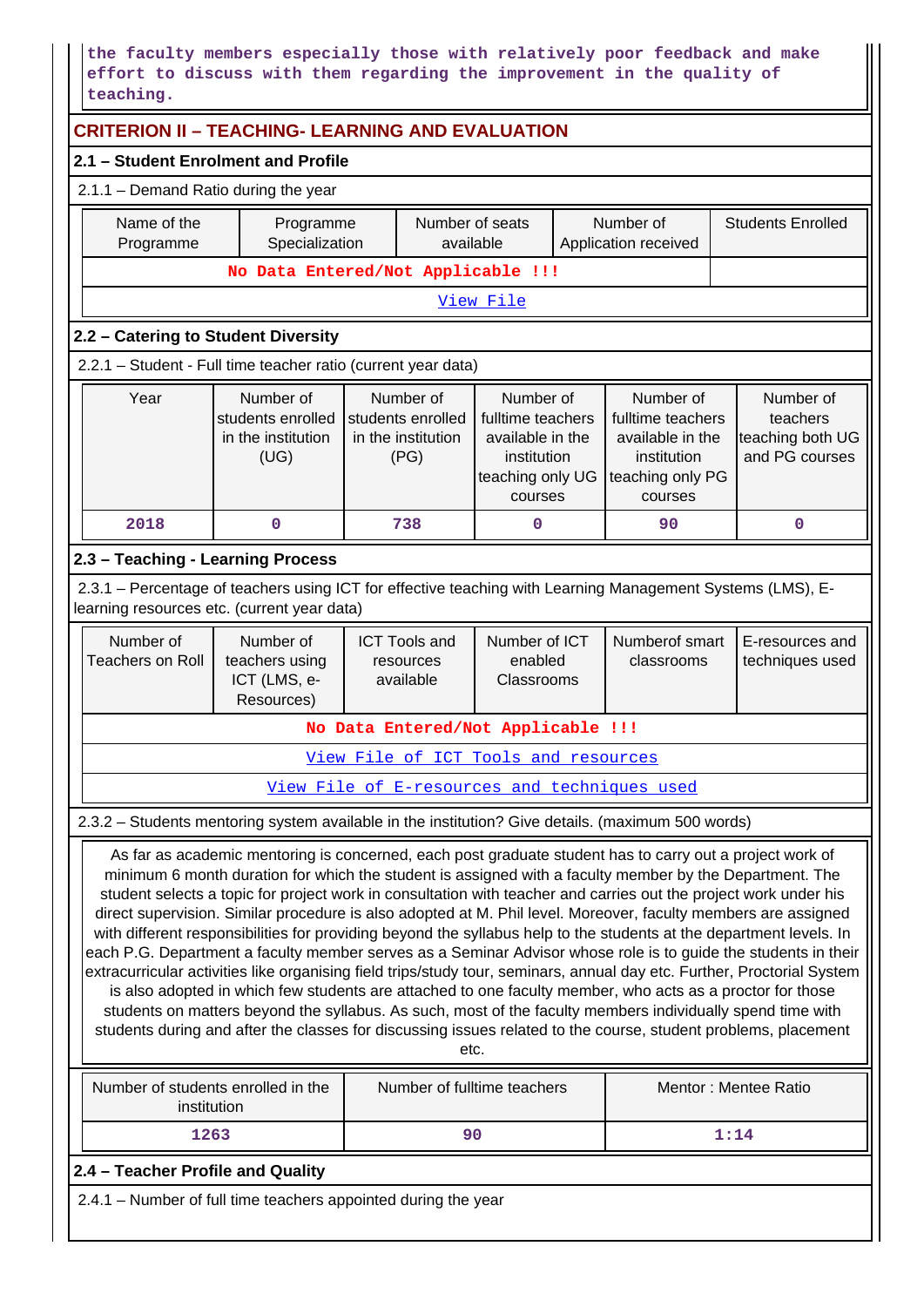| No. of sanctioned<br>positions                                                                                                                                                                         | No. of filled positions                                                                                                                           |                     | Vacant positions                                                                    |                                                                       | Positions filled during<br>the current year |                                                                                 |  | No. of faculty with<br>Ph.D                                                           |  |  |
|--------------------------------------------------------------------------------------------------------------------------------------------------------------------------------------------------------|---------------------------------------------------------------------------------------------------------------------------------------------------|---------------------|-------------------------------------------------------------------------------------|-----------------------------------------------------------------------|---------------------------------------------|---------------------------------------------------------------------------------|--|---------------------------------------------------------------------------------------|--|--|
| 117                                                                                                                                                                                                    | 47                                                                                                                                                |                     | 70                                                                                  |                                                                       |                                             | 0                                                                               |  | 45                                                                                    |  |  |
| 2.4.2 - Honours and recognition received by teachers (received awards, recognition, fellowships at State, National,<br>International level from Government, recognised bodies during the year )        |                                                                                                                                                   |                     |                                                                                     |                                                                       |                                             |                                                                                 |  |                                                                                       |  |  |
| Year of Award                                                                                                                                                                                          |                                                                                                                                                   | international level | Name of full time teachers<br>receiving awards from<br>state level, national level, |                                                                       | Designation                                 |                                                                                 |  | Name of the award,<br>fellowship, received from<br>Government or recognized<br>bodies |  |  |
|                                                                                                                                                                                                        |                                                                                                                                                   |                     | No Data Entered/Not Applicable !!!                                                  |                                                                       |                                             |                                                                                 |  |                                                                                       |  |  |
|                                                                                                                                                                                                        |                                                                                                                                                   |                     |                                                                                     | View File                                                             |                                             |                                                                                 |  |                                                                                       |  |  |
| 2.5 - Evaluation Process and Reforms                                                                                                                                                                   |                                                                                                                                                   |                     |                                                                                     |                                                                       |                                             |                                                                                 |  |                                                                                       |  |  |
| 2.5.1 – Number of days from the date of semester-end/ year- end examination till the declaration of results during<br>the year                                                                         |                                                                                                                                                   |                     |                                                                                     |                                                                       |                                             |                                                                                 |  |                                                                                       |  |  |
| Programme Name                                                                                                                                                                                         |                                                                                                                                                   | Semester/year       |                                                                                     | Last date of the last<br>semester-end/year-<br>end examination        |                                             | Date of declaration of<br>results of semester-<br>end/ year- end<br>examination |  |                                                                                       |  |  |
|                                                                                                                                                                                                        |                                                                                                                                                   |                     | No Data Entered/Not Applicable !!!                                                  |                                                                       |                                             |                                                                                 |  |                                                                                       |  |  |
|                                                                                                                                                                                                        | View File                                                                                                                                         |                     |                                                                                     |                                                                       |                                             |                                                                                 |  |                                                                                       |  |  |
|                                                                                                                                                                                                        | 2.5.2 - Average percentage of Student complaints/grievances about evaluation against total number appeared in<br>the examinations during the year |                     |                                                                                     |                                                                       |                                             |                                                                                 |  |                                                                                       |  |  |
| Number of complaints or grievances<br>about evaluation                                                                                                                                                 |                                                                                                                                                   |                     | Total number of students appeared<br>in the examination                             |                                                                       |                                             |                                                                                 |  | Percentage                                                                            |  |  |
|                                                                                                                                                                                                        |                                                                                                                                                   |                     | No Data Entered/Not Applicable !!!                                                  |                                                                       |                                             |                                                                                 |  |                                                                                       |  |  |
| 2.6 - Student Performance and Learning Outcomes                                                                                                                                                        |                                                                                                                                                   |                     |                                                                                     |                                                                       |                                             |                                                                                 |  |                                                                                       |  |  |
| 2.6.1 - Program outcomes, program specific outcomes and course outcomes for all programs offered by the<br>institution are stated and displayed in website of the institution (to provide the weblink) |                                                                                                                                                   |                     |                                                                                     |                                                                       |                                             |                                                                                 |  |                                                                                       |  |  |
|                                                                                                                                                                                                        |                                                                                                                                                   |                     | No Data Entered/Not Applicable !!!                                                  |                                                                       |                                             |                                                                                 |  |                                                                                       |  |  |
| 2.6.2 - Pass percentage of students                                                                                                                                                                    |                                                                                                                                                   |                     |                                                                                     |                                                                       |                                             |                                                                                 |  |                                                                                       |  |  |
| Programme<br>Code                                                                                                                                                                                      | Programme<br>Name                                                                                                                                 |                     | Programme<br>Specialization                                                         | Number of<br>students<br>appeared in the<br>final year<br>examination |                                             | Number of<br>students passed<br>in final year<br>examination                    |  | Pass Percentage                                                                       |  |  |
|                                                                                                                                                                                                        | No Data Entered/Not Applicable !!!                                                                                                                |                     |                                                                                     |                                                                       |                                             |                                                                                 |  |                                                                                       |  |  |
|                                                                                                                                                                                                        |                                                                                                                                                   |                     |                                                                                     | <u>View File</u>                                                      |                                             |                                                                                 |  |                                                                                       |  |  |
| 2.7 - Student Satisfaction Survey                                                                                                                                                                      |                                                                                                                                                   |                     |                                                                                     |                                                                       |                                             |                                                                                 |  |                                                                                       |  |  |
| 2.7.1 - Student Satisfaction Survey (SSS) on overall institutional performance (Institution may design the<br>questionnaire) (results and details be provided as weblink)                              |                                                                                                                                                   |                     |                                                                                     |                                                                       |                                             |                                                                                 |  |                                                                                       |  |  |
|                                                                                                                                                                                                        |                                                                                                                                                   |                     | No Data Entered/Not Applicable !!!                                                  |                                                                       |                                             |                                                                                 |  |                                                                                       |  |  |
| <b>CRITERION III - RESEARCH, INNOVATIONS AND EXTENSION</b>                                                                                                                                             |                                                                                                                                                   |                     |                                                                                     |                                                                       |                                             |                                                                                 |  |                                                                                       |  |  |
| 3.1 - Promotion of Research and Facilities                                                                                                                                                             |                                                                                                                                                   |                     |                                                                                     |                                                                       |                                             |                                                                                 |  |                                                                                       |  |  |
| 3.1.1 – Teachers awarded National/International fellowship for advanced studies/ research during the year                                                                                              |                                                                                                                                                   |                     |                                                                                     |                                                                       |                                             |                                                                                 |  |                                                                                       |  |  |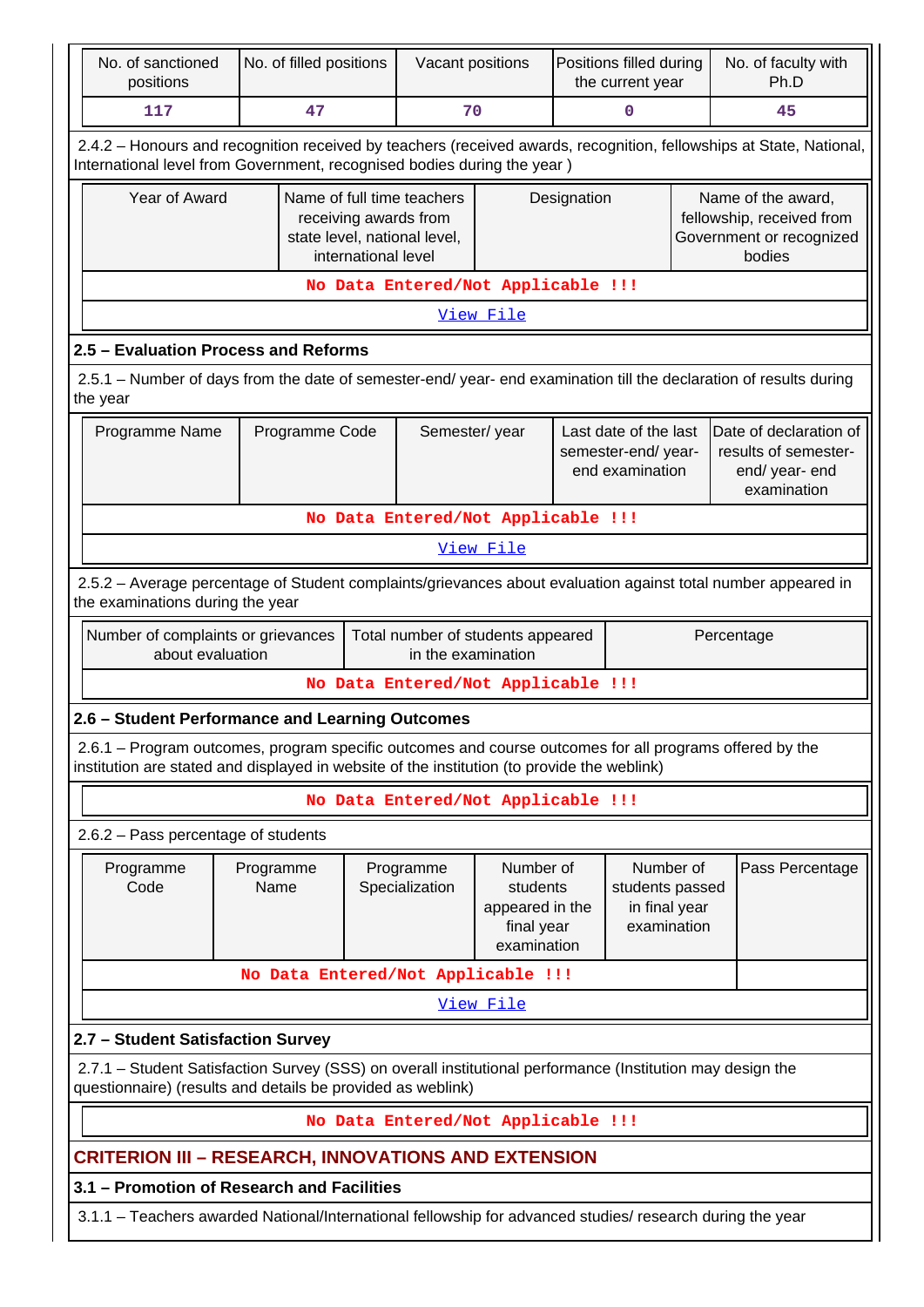| <b>Type</b>                                                                                                                               | Name of the teacher<br>awarded the<br>fellowship                                          |  | Name of the award                                                                                                  |                                    |  | Date of award           | Awarding agency         |  |  |  |  |
|-------------------------------------------------------------------------------------------------------------------------------------------|-------------------------------------------------------------------------------------------|--|--------------------------------------------------------------------------------------------------------------------|------------------------------------|--|-------------------------|-------------------------|--|--|--|--|
|                                                                                                                                           |                                                                                           |  |                                                                                                                    | No Data Entered/Not Applicable !!! |  |                         |                         |  |  |  |  |
|                                                                                                                                           |                                                                                           |  |                                                                                                                    | No file uploaded.                  |  |                         |                         |  |  |  |  |
| 3.1.2 – Number of JRFs, SRFs, Post Doctoral Fellows, Research Associates and other fellows in the Institution<br>enrolled during the year |                                                                                           |  |                                                                                                                    |                                    |  |                         |                         |  |  |  |  |
|                                                                                                                                           | Name of Research fellowship                                                               |  |                                                                                                                    | Duration of the fellowship         |  |                         | <b>Funding Agency</b>   |  |  |  |  |
|                                                                                                                                           |                                                                                           |  |                                                                                                                    | No Data Entered/Not Applicable !!! |  |                         |                         |  |  |  |  |
|                                                                                                                                           |                                                                                           |  |                                                                                                                    | View File                          |  |                         |                         |  |  |  |  |
|                                                                                                                                           | 3.2 - Resource Mobilization for Research                                                  |  |                                                                                                                    |                                    |  |                         |                         |  |  |  |  |
| 3.2.1 – Research funds sanctioned and received from various agencies, industry and other organisations                                    |                                                                                           |  |                                                                                                                    |                                    |  |                         |                         |  |  |  |  |
| Nature of the Project                                                                                                                     | Duration                                                                                  |  | Name of the funding                                                                                                |                                    |  | Total grant             | Amount received         |  |  |  |  |
|                                                                                                                                           |                                                                                           |  | agency                                                                                                             |                                    |  | sanctioned              | during the year         |  |  |  |  |
|                                                                                                                                           |                                                                                           |  |                                                                                                                    | No Data Entered/Not Applicable !!! |  |                         |                         |  |  |  |  |
| View File                                                                                                                                 |                                                                                           |  |                                                                                                                    |                                    |  |                         |                         |  |  |  |  |
| 3.3 - Innovation Ecosystem                                                                                                                |                                                                                           |  |                                                                                                                    |                                    |  |                         |                         |  |  |  |  |
| 3.3.1 - Workshops/Seminars Conducted on Intellectual Property Rights (IPR) and Industry-Academia Innovative<br>practices during the year  |                                                                                           |  |                                                                                                                    |                                    |  |                         |                         |  |  |  |  |
|                                                                                                                                           | Name of the Dept.<br>Title of workshop/seminar<br>Date                                    |  |                                                                                                                    |                                    |  |                         |                         |  |  |  |  |
|                                                                                                                                           |                                                                                           |  |                                                                                                                    | No Data Entered/Not Applicable !!! |  |                         |                         |  |  |  |  |
|                                                                                                                                           |                                                                                           |  |                                                                                                                    | View File                          |  |                         |                         |  |  |  |  |
| 3.3.2 - Awards for Innovation won by Institution/Teachers/Research scholars/Students during the year                                      |                                                                                           |  |                                                                                                                    |                                    |  |                         |                         |  |  |  |  |
| Title of the innovation                                                                                                                   | Name of Awardee                                                                           |  | Awarding Agency                                                                                                    |                                    |  | Date of award           | Category                |  |  |  |  |
|                                                                                                                                           |                                                                                           |  |                                                                                                                    | No Data Entered/Not Applicable !!! |  |                         |                         |  |  |  |  |
|                                                                                                                                           |                                                                                           |  |                                                                                                                    | No file uploaded.                  |  |                         |                         |  |  |  |  |
|                                                                                                                                           |                                                                                           |  |                                                                                                                    |                                    |  |                         |                         |  |  |  |  |
| 3.3.3 - No. of Incubation centre created, start-ups incubated on campus during the year                                                   |                                                                                           |  |                                                                                                                    |                                    |  |                         |                         |  |  |  |  |
| Incubation<br>Center                                                                                                                      | Name                                                                                      |  | Sponsered By                                                                                                       | Name of the<br>Start-up            |  | Nature of Start-<br>up  | Date of<br>Commencement |  |  |  |  |
| Centre of<br>Excellence                                                                                                                   | <b>Bioresource</b><br>Management<br>and Energy<br>Conservation<br>Material<br>Development |  | Odisha<br>Higher<br>Education<br>Programme<br>for<br>Excellence<br>Equity<br>(OHEPEE)<br>Assisted By<br>World Bank | <b>COE</b><br>No file uploaded.    |  | Research                | 21/07/2018              |  |  |  |  |
|                                                                                                                                           |                                                                                           |  |                                                                                                                    |                                    |  |                         |                         |  |  |  |  |
| 3.4 - Research Publications and Awards                                                                                                    |                                                                                           |  |                                                                                                                    |                                    |  |                         |                         |  |  |  |  |
| $3.4.1$ – Ph. Ds awarded during the year                                                                                                  |                                                                                           |  |                                                                                                                    |                                    |  |                         |                         |  |  |  |  |
|                                                                                                                                           | Name of the Department                                                                    |  |                                                                                                                    |                                    |  | Number of PhD's Awarded |                         |  |  |  |  |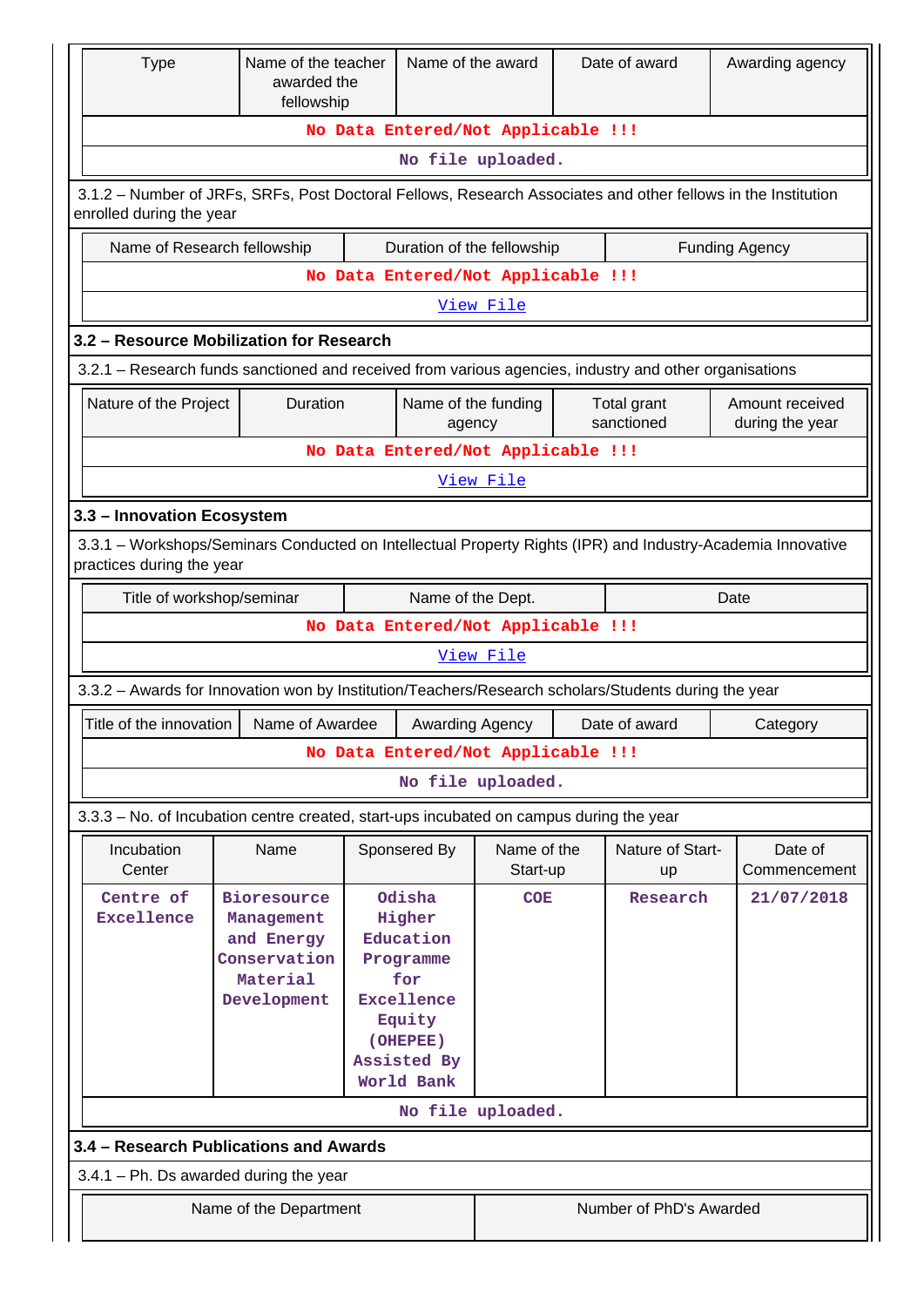| Biotechnology                                                                                                                                                         |                                    |                   |                                                            |                       | $7\phantom{.0}$                                                    |                                                      |  |  |  |
|-----------------------------------------------------------------------------------------------------------------------------------------------------------------------|------------------------------------|-------------------|------------------------------------------------------------|-----------------------|--------------------------------------------------------------------|------------------------------------------------------|--|--|--|
| Chemistry                                                                                                                                                             |                                    |                   |                                                            |                       | $\overline{2}$                                                     |                                                      |  |  |  |
| Commerce                                                                                                                                                              |                                    |                   |                                                            |                       | 5                                                                  |                                                      |  |  |  |
| Economics                                                                                                                                                             |                                    |                   |                                                            |                       | 3                                                                  |                                                      |  |  |  |
| Education                                                                                                                                                             |                                    |                   |                                                            |                       | 4                                                                  |                                                      |  |  |  |
| English                                                                                                                                                               |                                    |                   | 8                                                          |                       |                                                                    |                                                      |  |  |  |
| Environmental Science                                                                                                                                                 |                                    |                   | 4                                                          |                       |                                                                    |                                                      |  |  |  |
| Hindi                                                                                                                                                                 |                                    |                   | 1                                                          |                       |                                                                    |                                                      |  |  |  |
| History                                                                                                                                                               |                                    |                   |                                                            |                       | 3                                                                  |                                                      |  |  |  |
| <b>ICT</b>                                                                                                                                                            |                                    |                   |                                                            |                       | 1                                                                  |                                                      |  |  |  |
| Law                                                                                                                                                                   |                                    |                   |                                                            |                       | 4                                                                  |                                                      |  |  |  |
| Management                                                                                                                                                            |                                    |                   |                                                            |                       | 13                                                                 |                                                      |  |  |  |
| Mathematics                                                                                                                                                           |                                    |                   |                                                            |                       | 5                                                                  |                                                      |  |  |  |
| Odia                                                                                                                                                                  |                                    |                   |                                                            |                       | 7                                                                  |                                                      |  |  |  |
| Physical Education                                                                                                                                                    |                                    |                   |                                                            |                       | 3                                                                  |                                                      |  |  |  |
| Physics                                                                                                                                                               |                                    |                   |                                                            |                       | 1                                                                  |                                                      |  |  |  |
| Political Science                                                                                                                                                     |                                    |                   |                                                            |                       | 3                                                                  |                                                      |  |  |  |
| Sociology                                                                                                                                                             |                                    |                   | 1                                                          |                       |                                                                    |                                                      |  |  |  |
| 3.4.2 - Research Publications in the Journals notified on UGC website during the year                                                                                 |                                    |                   |                                                            |                       |                                                                    |                                                      |  |  |  |
| <b>Type</b>                                                                                                                                                           | Department                         |                   | Number of Publication<br>Average Impact Factor (if<br>any) |                       |                                                                    |                                                      |  |  |  |
|                                                                                                                                                                       | No Data Entered/Not Applicable !!! |                   |                                                            |                       |                                                                    |                                                      |  |  |  |
|                                                                                                                                                                       |                                    |                   | View File                                                  |                       |                                                                    |                                                      |  |  |  |
| 3.4.3 - Books and Chapters in edited Volumes / Books published, and papers in National/International Conference<br>Proceedings per Teacher during the year            |                                    |                   |                                                            |                       |                                                                    |                                                      |  |  |  |
| Department                                                                                                                                                            |                                    |                   | Number of Publication                                      |                       |                                                                    |                                                      |  |  |  |
|                                                                                                                                                                       |                                    |                   | No Data Entered/Not Applicable !!!                         |                       |                                                                    |                                                      |  |  |  |
|                                                                                                                                                                       |                                    |                   | View File                                                  |                       |                                                                    |                                                      |  |  |  |
| 3.4.4 - Patents published/awarded/applied during the year                                                                                                             |                                    |                   |                                                            |                       |                                                                    |                                                      |  |  |  |
| <b>Patent Details</b>                                                                                                                                                 | Patent status                      |                   |                                                            | <b>Patent Number</b>  |                                                                    | Date of Award                                        |  |  |  |
|                                                                                                                                                                       | No Data Entered/Not Applicable !!! |                   |                                                            |                       |                                                                    |                                                      |  |  |  |
|                                                                                                                                                                       |                                    | No file uploaded. |                                                            |                       |                                                                    |                                                      |  |  |  |
| 3.4.5 - Bibliometrics of the publications during the last academic year based on average citation index in Scopus/<br>Web of Science or PubMed/ Indian Citation Index |                                    |                   |                                                            |                       |                                                                    |                                                      |  |  |  |
| Title of the<br>Author<br>Paper                                                                                                                                       | Name of<br>Title of journal        |                   | Year of<br>publication                                     | <b>Citation Index</b> | Institutional<br>affiliation as<br>mentioned in<br>the publication | Number of<br>citations<br>excluding self<br>citation |  |  |  |
|                                                                                                                                                                       | No Data Entered/Not Applicable !!! |                   |                                                            |                       |                                                                    |                                                      |  |  |  |
|                                                                                                                                                                       |                                    |                   | View File                                                  |                       |                                                                    |                                                      |  |  |  |
| 3.4.6 - h-Index of the Institutional Publications during the year. (based on Scopus/ Web of science)                                                                  |                                    |                   |                                                            |                       |                                                                    |                                                      |  |  |  |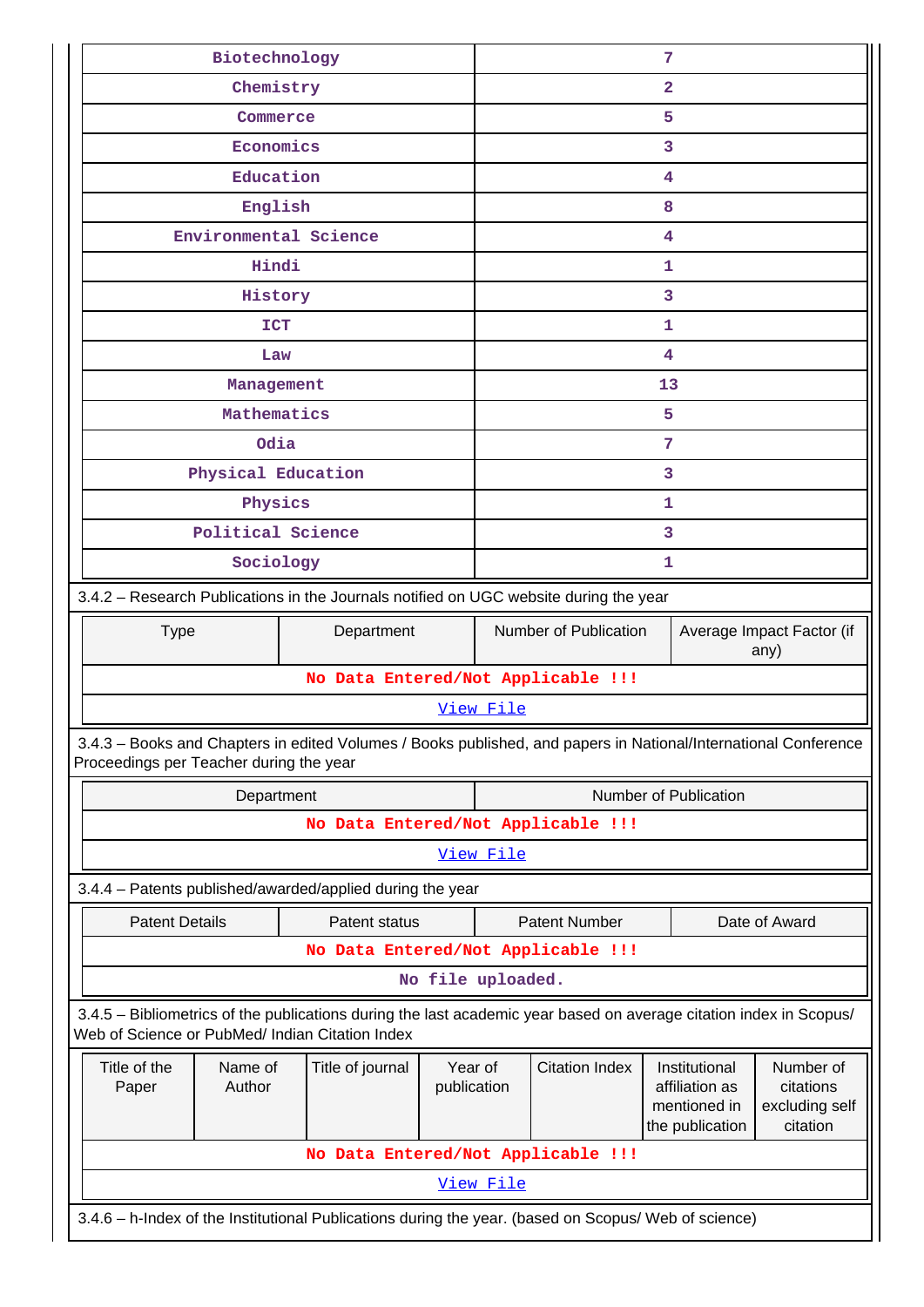| Title of the<br>Paper                                                                                                                                                                                              |    | Name of<br>Author | Title of journal                                |                   | Year of<br>publication       | h-index                                                  |              | Number of<br>citations<br>excluding self<br>citation |  | Institutional<br>affiliation as<br>mentioned in<br>the publication |
|--------------------------------------------------------------------------------------------------------------------------------------------------------------------------------------------------------------------|----|-------------------|-------------------------------------------------|-------------------|------------------------------|----------------------------------------------------------|--------------|------------------------------------------------------|--|--------------------------------------------------------------------|
|                                                                                                                                                                                                                    |    |                   | No Data Entered/Not Applicable !!!              |                   |                              |                                                          |              |                                                      |  |                                                                    |
|                                                                                                                                                                                                                    |    |                   |                                                 |                   | View File                    |                                                          |              |                                                      |  |                                                                    |
| 3.4.7 - Faculty participation in Seminars/Conferences and Symposia during the year                                                                                                                                 |    |                   |                                                 |                   |                              |                                                          |              |                                                      |  |                                                                    |
| Number of Faculty                                                                                                                                                                                                  |    |                   | International                                   |                   | National                     |                                                          | <b>State</b> |                                                      |  | Local                                                              |
| Attended/Semina<br>rs/Workshops                                                                                                                                                                                    | 12 |                   |                                                 |                   | 29                           |                                                          | 15           |                                                      |  | $\overline{2}$                                                     |
| Presented<br>papers                                                                                                                                                                                                |    |                   | 23                                              |                   | 44                           |                                                          | 16           |                                                      |  | 10                                                                 |
| Resource<br>persons                                                                                                                                                                                                |    |                   | 7                                               |                   | 29                           |                                                          | 13           |                                                      |  | 12                                                                 |
|                                                                                                                                                                                                                    |    |                   |                                                 | No file uploaded. |                              |                                                          |              |                                                      |  |                                                                    |
| 3.5 - Consultancy                                                                                                                                                                                                  |    |                   |                                                 |                   |                              |                                                          |              |                                                      |  |                                                                    |
| 3.5.1 - Revenue generated from Consultancy during the year                                                                                                                                                         |    |                   |                                                 |                   |                              |                                                          |              |                                                      |  |                                                                    |
| Name of the Consultan(s)<br>department                                                                                                                                                                             |    |                   | Name of consultancy<br>project                  |                   |                              | Consulting/Sponsoring<br>Agency                          |              |                                                      |  | Revenue generated<br>(amount in rupees)                            |
| No Data Entered/Not Applicable !!!                                                                                                                                                                                 |    |                   |                                                 |                   |                              |                                                          |              |                                                      |  |                                                                    |
|                                                                                                                                                                                                                    |    |                   |                                                 | No file uploaded. |                              |                                                          |              |                                                      |  |                                                                    |
| 3.5.2 - Revenue generated from Corporate Training by the institution during the year                                                                                                                               |    |                   |                                                 |                   |                              |                                                          |              |                                                      |  |                                                                    |
| Name of the<br>Consultan(s)<br>department                                                                                                                                                                          |    |                   | Title of the<br>programme                       |                   | Agency seeking /<br>training | Revenue generated<br>(amount in rupees)                  |              |                                                      |  | Number of trainees                                                 |
|                                                                                                                                                                                                                    |    |                   | No Data Entered/Not Applicable !!!              |                   |                              |                                                          |              |                                                      |  |                                                                    |
|                                                                                                                                                                                                                    |    |                   |                                                 | No file uploaded. |                              |                                                          |              |                                                      |  |                                                                    |
| 3.6 - Extension Activities                                                                                                                                                                                         |    |                   |                                                 |                   |                              |                                                          |              |                                                      |  |                                                                    |
| 3.6.1 – Number of extension and outreach programmes conducted in collaboration with industry, community and<br>Non- Government Organisations through NSS/NCC/Red cross/Youth Red Cross (YRC) etc., during the year |    |                   |                                                 |                   |                              |                                                          |              |                                                      |  |                                                                    |
| Title of the activities                                                                                                                                                                                            |    |                   | Organising unit/agency/<br>collaborating agency |                   |                              | Number of teachers<br>participated in such<br>activities |              |                                                      |  | Number of students<br>participated in such<br>activities           |
|                                                                                                                                                                                                                    |    |                   | No Data Entered/Not Applicable !!!              |                   |                              |                                                          |              |                                                      |  |                                                                    |
|                                                                                                                                                                                                                    |    |                   |                                                 |                   | <u>View File</u>             |                                                          |              |                                                      |  |                                                                    |
| 3.6.2 - Awards and recognition received for extension activities from Government and other recognized bodies<br>during the year                                                                                    |    |                   |                                                 |                   |                              |                                                          |              |                                                      |  |                                                                    |
| Name of the activity                                                                                                                                                                                               |    |                   | Award/Recognition                               |                   |                              | <b>Awarding Bodies</b>                                   |              |                                                      |  | Number of students<br><b>Benefited</b>                             |
|                                                                                                                                                                                                                    |    |                   | No Data Entered/Not Applicable !!!              |                   |                              |                                                          |              |                                                      |  |                                                                    |
|                                                                                                                                                                                                                    |    |                   |                                                 | No file uploaded. |                              |                                                          |              |                                                      |  |                                                                    |
| 3.6.3 - Students participating in extension activities with Government Organisations, Non-Government<br>Organisations and programmes such as Swachh Bharat, Aids Awareness, Gender Issue, etc. during the year     |    |                   |                                                 |                   |                              |                                                          |              |                                                      |  |                                                                    |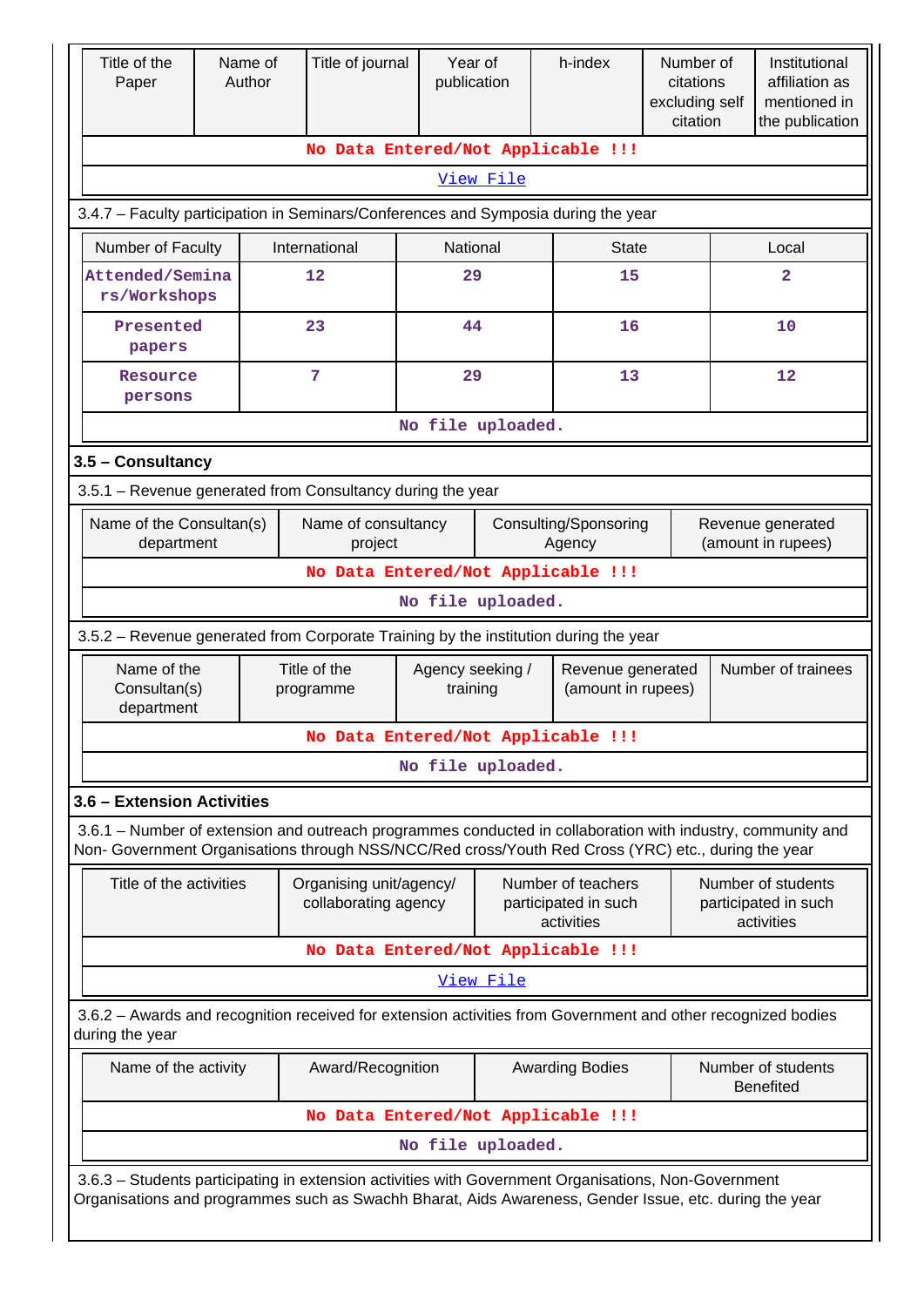| Name of the scheme                                                                                                                                       |                                                                                                                                                       | Organising unit/Agen<br>cy/collaborating<br>agency |                                                                                                   |                                    | Name of the activity        |                    | Number of teachers<br>participated in such<br>activites |             | Number of students<br>participated in such<br>activites   |  |
|----------------------------------------------------------------------------------------------------------------------------------------------------------|-------------------------------------------------------------------------------------------------------------------------------------------------------|----------------------------------------------------|---------------------------------------------------------------------------------------------------|------------------------------------|-----------------------------|--------------------|---------------------------------------------------------|-------------|-----------------------------------------------------------|--|
|                                                                                                                                                          |                                                                                                                                                       |                                                    |                                                                                                   | No Data Entered/Not Applicable !!! |                             |                    |                                                         |             |                                                           |  |
|                                                                                                                                                          |                                                                                                                                                       |                                                    |                                                                                                   |                                    | View File                   |                    |                                                         |             |                                                           |  |
| 3.7 - Collaborations                                                                                                                                     |                                                                                                                                                       |                                                    |                                                                                                   |                                    |                             |                    |                                                         |             |                                                           |  |
| 3.7.1 – Number of Collaborative activities for research, faculty exchange, student exchange during the year                                              |                                                                                                                                                       |                                                    |                                                                                                   |                                    |                             |                    |                                                         |             |                                                           |  |
| Nature of activity                                                                                                                                       |                                                                                                                                                       |                                                    | Participant                                                                                       |                                    | Source of financial support |                    |                                                         |             | Duration                                                  |  |
|                                                                                                                                                          |                                                                                                                                                       |                                                    |                                                                                                   | No Data Entered/Not Applicable !!! |                             |                    |                                                         |             |                                                           |  |
|                                                                                                                                                          |                                                                                                                                                       |                                                    |                                                                                                   |                                    | View File                   |                    |                                                         |             |                                                           |  |
| 3.7.2 - Linkages with institutions/industries for internship, on-the- job training, project work, sharing of research<br>facilities etc. during the year |                                                                                                                                                       |                                                    |                                                                                                   |                                    |                             |                    |                                                         |             |                                                           |  |
| Nature of linkage                                                                                                                                        | Title of the<br>linkage                                                                                                                               |                                                    | Name of the<br>partnering<br>institution/<br>industry<br>/research lab<br>with contact<br>details | <b>Duration From</b>               |                             | <b>Duration To</b> |                                                         | Participant |                                                           |  |
|                                                                                                                                                          |                                                                                                                                                       |                                                    |                                                                                                   | No Data Entered/Not Applicable !!! |                             |                    |                                                         |             |                                                           |  |
|                                                                                                                                                          |                                                                                                                                                       |                                                    |                                                                                                   |                                    | View File                   |                    |                                                         |             |                                                           |  |
|                                                                                                                                                          | 3.7.3 - MoUs signed with institutions of national, international importance, other universities, industries, corporate<br>houses etc. during the year |                                                    |                                                                                                   |                                    |                             |                    |                                                         |             |                                                           |  |
| Organisation                                                                                                                                             |                                                                                                                                                       |                                                    | Date of MoU signed                                                                                |                                    | Purpose/Activities          |                    |                                                         |             | Number of<br>students/teachers<br>participated under MoUs |  |
|                                                                                                                                                          |                                                                                                                                                       |                                                    |                                                                                                   | No Data Entered/Not Applicable !!! |                             |                    |                                                         |             |                                                           |  |
|                                                                                                                                                          |                                                                                                                                                       |                                                    |                                                                                                   |                                    | View File                   |                    |                                                         |             |                                                           |  |
| <b>CRITERION IV - INFRASTRUCTURE AND LEARNING RESOURCES</b>                                                                                              |                                                                                                                                                       |                                                    |                                                                                                   |                                    |                             |                    |                                                         |             |                                                           |  |
| 4.1 - Physical Facilities                                                                                                                                |                                                                                                                                                       |                                                    |                                                                                                   |                                    |                             |                    |                                                         |             |                                                           |  |
| 4.1.1 - Budget allocation, excluding salary for infrastructure augmentation during the year                                                              |                                                                                                                                                       |                                                    |                                                                                                   |                                    |                             |                    |                                                         |             |                                                           |  |
| Budget allocated for infrastructure augmentation                                                                                                         |                                                                                                                                                       |                                                    |                                                                                                   |                                    |                             |                    |                                                         |             | Budget utilized for infrastructure development            |  |
|                                                                                                                                                          | 6602                                                                                                                                                  |                                                    |                                                                                                   |                                    |                             |                    | 660                                                     |             |                                                           |  |
| 4.1.2 - Details of augmentation in infrastructure facilities during the year                                                                             |                                                                                                                                                       |                                                    |                                                                                                   |                                    |                             |                    |                                                         |             |                                                           |  |
|                                                                                                                                                          | <b>Facilities</b>                                                                                                                                     |                                                    |                                                                                                   |                                    |                             |                    | <b>Existing or Newly Added</b>                          |             |                                                           |  |
|                                                                                                                                                          |                                                                                                                                                       |                                                    |                                                                                                   | No Data Entered/Not Applicable !!! |                             |                    |                                                         |             |                                                           |  |
|                                                                                                                                                          |                                                                                                                                                       |                                                    |                                                                                                   |                                    | View File                   |                    |                                                         |             |                                                           |  |
| 4.2 - Library as a Learning Resource                                                                                                                     |                                                                                                                                                       |                                                    |                                                                                                   |                                    |                             |                    |                                                         |             |                                                           |  |
| 4.2.1 - Library is automated {Integrated Library Management System (ILMS)}                                                                               |                                                                                                                                                       |                                                    |                                                                                                   |                                    |                             |                    |                                                         |             |                                                           |  |
| Name of the ILMS<br>software                                                                                                                             |                                                                                                                                                       |                                                    | or patially)                                                                                      | Nature of automation (fully        |                             | Version            |                                                         |             | Year of automation                                        |  |
| <b>KOHA</b>                                                                                                                                              |                                                                                                                                                       |                                                    | Partially                                                                                         |                                    |                             | 16.05.01.000       |                                                         |             | 2016                                                      |  |
| 4.2.2 - Library Services                                                                                                                                 |                                                                                                                                                       |                                                    |                                                                                                   |                                    |                             |                    |                                                         |             |                                                           |  |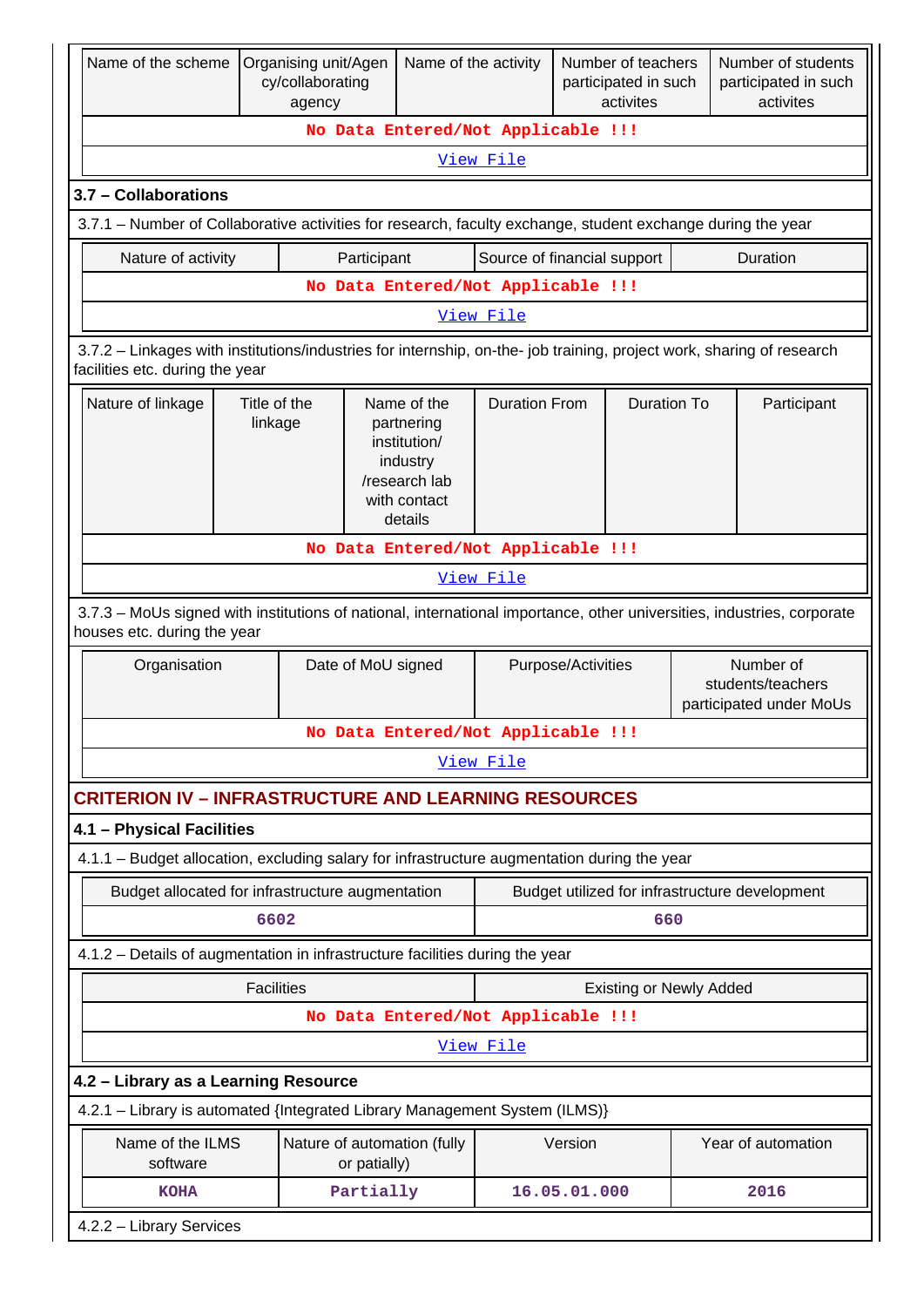| Library<br>Service Type                                                                                                                                                                                                                                                  |                                           | Existing                                   |                                                                  |                            | Newly Added                        |                                           |                    | Total                                                                                                                                                                                                                                                                                                                                                                                                                                                                                                                                                                                                                                                                                                                                 |               |  |  |  |
|--------------------------------------------------------------------------------------------------------------------------------------------------------------------------------------------------------------------------------------------------------------------------|-------------------------------------------|--------------------------------------------|------------------------------------------------------------------|----------------------------|------------------------------------|-------------------------------------------|--------------------|---------------------------------------------------------------------------------------------------------------------------------------------------------------------------------------------------------------------------------------------------------------------------------------------------------------------------------------------------------------------------------------------------------------------------------------------------------------------------------------------------------------------------------------------------------------------------------------------------------------------------------------------------------------------------------------------------------------------------------------|---------------|--|--|--|
| No Data Entered/Not Applicable !!!                                                                                                                                                                                                                                       |                                           |                                            |                                                                  |                            |                                    |                                           |                    |                                                                                                                                                                                                                                                                                                                                                                                                                                                                                                                                                                                                                                                                                                                                       |               |  |  |  |
| View File                                                                                                                                                                                                                                                                |                                           |                                            |                                                                  |                            |                                    |                                           |                    |                                                                                                                                                                                                                                                                                                                                                                                                                                                                                                                                                                                                                                                                                                                                       |               |  |  |  |
| 4.2.3 - E-content developed by teachers such as: e-PG- Pathshala, CEC (under e-PG- Pathshala CEC (Under<br>Graduate) SWAYAM other MOOCs platform NPTEL/NMEICT/any other Government initiatives & institutional<br>(Learning Management System (LMS) etc                  |                                           |                                            |                                                                  |                            |                                    |                                           |                    |                                                                                                                                                                                                                                                                                                                                                                                                                                                                                                                                                                                                                                                                                                                                       |               |  |  |  |
|                                                                                                                                                                                                                                                                          | Name of the Teacher                       |                                            | Name of the Module                                               |                            |                                    | Platform on which module<br>is developed  |                    | Date of launching e-<br>content                                                                                                                                                                                                                                                                                                                                                                                                                                                                                                                                                                                                                                                                                                       |               |  |  |  |
|                                                                                                                                                                                                                                                                          |                                           |                                            |                                                                  |                            | No Data Entered/Not Applicable !!! |                                           |                    |                                                                                                                                                                                                                                                                                                                                                                                                                                                                                                                                                                                                                                                                                                                                       |               |  |  |  |
|                                                                                                                                                                                                                                                                          |                                           |                                            |                                                                  |                            | No file uploaded.                  |                                           |                    |                                                                                                                                                                                                                                                                                                                                                                                                                                                                                                                                                                                                                                                                                                                                       |               |  |  |  |
| 4.3 - IT Infrastructure                                                                                                                                                                                                                                                  |                                           |                                            |                                                                  |                            |                                    |                                           |                    |                                                                                                                                                                                                                                                                                                                                                                                                                                                                                                                                                                                                                                                                                                                                       |               |  |  |  |
| 4.3.1 - Technology Upgradation (overall)                                                                                                                                                                                                                                 |                                           |                                            |                                                                  |                            |                                    |                                           |                    |                                                                                                                                                                                                                                                                                                                                                                                                                                                                                                                                                                                                                                                                                                                                       |               |  |  |  |
| <b>Type</b>                                                                                                                                                                                                                                                              | <b>Total Co</b><br>mputers                | Computer<br>Lab                            | Internet                                                         | <b>Browsing</b><br>centers | Computer<br>Centers                | Office                                    | Departme<br>nts    | Available<br><b>Bandwidt</b><br>h (MBPS/<br>GBPS)                                                                                                                                                                                                                                                                                                                                                                                                                                                                                                                                                                                                                                                                                     | <b>Others</b> |  |  |  |
| Existin<br>g                                                                                                                                                                                                                                                             | 319                                       | 200                                        | 319                                                              | $\Omega$                   | 17                                 | 40                                        | 62                 | 10                                                                                                                                                                                                                                                                                                                                                                                                                                                                                                                                                                                                                                                                                                                                    | $\Omega$      |  |  |  |
| Added                                                                                                                                                                                                                                                                    | $\mathbf 0$                               | $\mathbf{O}$                               | $\mathbf{O}$                                                     | 0                          | $\Omega$                           | $\mathbf{0}$                              | 0                  | 35                                                                                                                                                                                                                                                                                                                                                                                                                                                                                                                                                                                                                                                                                                                                    | 0             |  |  |  |
| Total                                                                                                                                                                                                                                                                    | 319                                       | 200                                        | 319                                                              | 0                          | 17                                 | 40                                        | 62                 | 45                                                                                                                                                                                                                                                                                                                                                                                                                                                                                                                                                                                                                                                                                                                                    | 0             |  |  |  |
| 4.3.2 - Bandwidth available of internet connection in the Institution (Leased line)                                                                                                                                                                                      |                                           |                                            |                                                                  |                            |                                    |                                           |                    |                                                                                                                                                                                                                                                                                                                                                                                                                                                                                                                                                                                                                                                                                                                                       |               |  |  |  |
|                                                                                                                                                                                                                                                                          |                                           |                                            |                                                                  |                            | 45 MBPS/ GBPS                      |                                           |                    |                                                                                                                                                                                                                                                                                                                                                                                                                                                                                                                                                                                                                                                                                                                                       |               |  |  |  |
| 4.3.3 - Facility for e-content                                                                                                                                                                                                                                           |                                           |                                            |                                                                  |                            |                                    |                                           |                    |                                                                                                                                                                                                                                                                                                                                                                                                                                                                                                                                                                                                                                                                                                                                       |               |  |  |  |
|                                                                                                                                                                                                                                                                          |                                           | Name of the e-content development facility |                                                                  |                            |                                    |                                           | recording facility | Provide the link of the videos and media centre and                                                                                                                                                                                                                                                                                                                                                                                                                                                                                                                                                                                                                                                                                   |               |  |  |  |
|                                                                                                                                                                                                                                                                          |                                           |                                            |                                                                  |                            | No Data Entered/Not Applicable !!! |                                           |                    |                                                                                                                                                                                                                                                                                                                                                                                                                                                                                                                                                                                                                                                                                                                                       |               |  |  |  |
| 4.4 - Maintenance of Campus Infrastructure                                                                                                                                                                                                                               |                                           |                                            |                                                                  |                            |                                    |                                           |                    |                                                                                                                                                                                                                                                                                                                                                                                                                                                                                                                                                                                                                                                                                                                                       |               |  |  |  |
| 4.4.1 - Expenditure incurred on maintenance of physical facilities and academic support facilities, excluding salary<br>component, during the year                                                                                                                       |                                           |                                            |                                                                  |                            |                                    |                                           |                    |                                                                                                                                                                                                                                                                                                                                                                                                                                                                                                                                                                                                                                                                                                                                       |               |  |  |  |
|                                                                                                                                                                                                                                                                          | Assigned Budget on<br>academic facilities |                                            | Expenditure incurred on<br>maintenance of academic<br>facilities |                            |                                    | Assigned budget on<br>physical facilities |                    | Expenditure incurredon<br>maintenance of physical<br>facilites                                                                                                                                                                                                                                                                                                                                                                                                                                                                                                                                                                                                                                                                        |               |  |  |  |
|                                                                                                                                                                                                                                                                          | 260                                       |                                            | 68                                                               |                            |                                    | 38                                        |                    | 13                                                                                                                                                                                                                                                                                                                                                                                                                                                                                                                                                                                                                                                                                                                                    |               |  |  |  |
| 4.4.2 - Procedures and policies for maintaining and utilizing physical, academic and support facilities - laboratory,<br>library, sports complex, computers, classrooms etc. (maximum 500 words) (information to be available in<br>institutional Website, provide link) |                                           |                                            |                                                                  |                            |                                    |                                           |                    |                                                                                                                                                                                                                                                                                                                                                                                                                                                                                                                                                                                                                                                                                                                                       |               |  |  |  |
|                                                                                                                                                                                                                                                                          |                                           |                                            |                                                                  |                            |                                    |                                           |                    | Faculty members remain in charge of different support services/ facilities both<br>at the Department and at the University level and utilization of such<br>facilities is governed by a set of guidelines formulated for the purpose and<br>intimated to the students in many ways. Information related to availability of<br>different facilities and Student Support Services are reflected in the<br>prospectus, which has also been uploaded to the University website. For<br>appraisal of the newly admitted students of the University about prospects of<br>the course and different services available, two separate induction programmes<br>are conducted - one in the new campus and one in the old campus in the presence |               |  |  |  |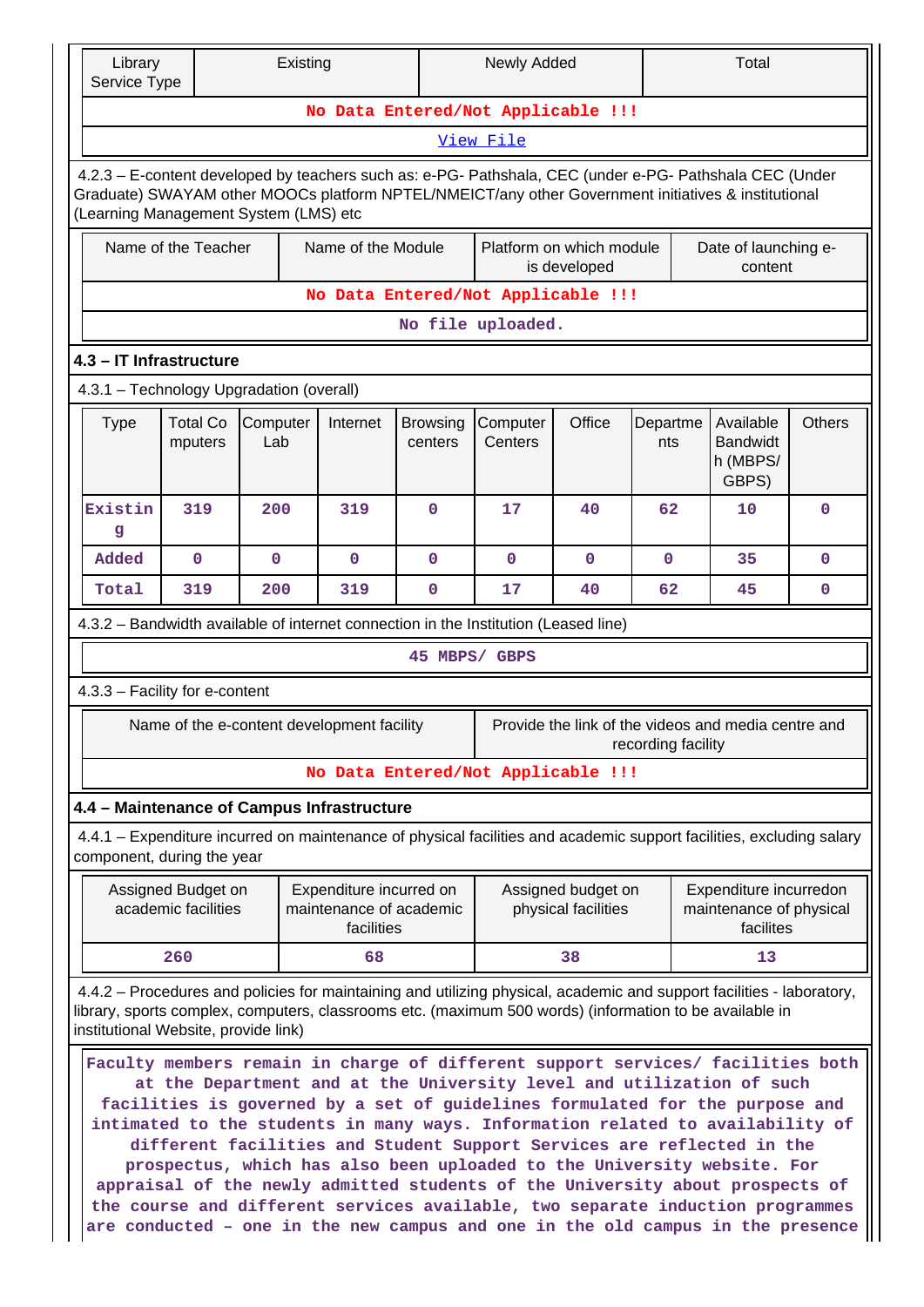**of Vice-Chancellor, Registrar, Chairman, P. G. Council, HODs and other faculty members during the beginning of the academic session. At the University level, committees for looking after various extra and co-curricular activities of the students like sports, cultural and literary activities are constituted each year by the P. G. Council with 5-6 faculty members, who with the help of a group of student representatives work towards executing such activities. Further, Chairman, Post-Graduate Council regularly notifies information related to different Student Support Services and sends them to the departments for circulation. Library service is one of the most important support services for any post graduate student. And Library in Fakir Mohan University has its own regulation regarding lending of books and other services available in it, which is communicated to the students for its effective utilization. Various committees including Anti Sexual Harassment Cell, Equal Opportunity Cell, Residential Committee, Anti-ragging Committee, Placement Cell, Student Welfare Committee and Career Counselling Cell etc. headed by some senior faculty members functions under the P. G. Council and work towards enhancing awareness**

**issues.** [http://www.fmuniversity.nic.in/pdf/FAKIR\\_MOHAN\\_UNIVERSITY\\_PROSPECTUS\\_2018-19\\_Revised.pdf](http://www.fmuniversity.nic.in/pdf/FAKIR_MOHAN_UNIVERSITY_PROSPECTUS_2018-19_Revised.pdf)

**about Student Support Services and protecting interest of the students on those**

## **CRITERION V – STUDENT SUPPORT AND PROGRESSION**

### **5.1 – Student Support**

5.1.1 – Scholarships and Financial Support

|                                    |                                                                                                                                                                                                                 |                                                              |  | Name/Title of the scheme                                             | Number of students<br><b>Amount in Rupees</b>                               |                                                              |                   |                               |  |  |  |
|------------------------------------|-----------------------------------------------------------------------------------------------------------------------------------------------------------------------------------------------------------------|--------------------------------------------------------------|--|----------------------------------------------------------------------|-----------------------------------------------------------------------------|--------------------------------------------------------------|-------------------|-------------------------------|--|--|--|
| No Data Entered/Not Applicable !!! |                                                                                                                                                                                                                 |                                                              |  |                                                                      |                                                                             |                                                              |                   |                               |  |  |  |
|                                    |                                                                                                                                                                                                                 |                                                              |  |                                                                      | View File                                                                   |                                                              |                   |                               |  |  |  |
|                                    | 5.1.2 - Number of capability enhancement and development schemes such as Soft skill development, Remedial<br>coaching, Language lab, Bridge courses, Yoga, Meditation, Personal Counselling and Mentoring etc., |                                                              |  |                                                                      |                                                                             |                                                              |                   |                               |  |  |  |
|                                    | Name of the capability<br>enhancement scheme                                                                                                                                                                    |                                                              |  | Date of implemetation                                                | Number of students<br>enrolled                                              |                                                              | Agencies involved |                               |  |  |  |
|                                    |                                                                                                                                                                                                                 |                                                              |  |                                                                      | No Data Entered/Not Applicable !!!                                          |                                                              |                   |                               |  |  |  |
|                                    |                                                                                                                                                                                                                 |                                                              |  |                                                                      | No file uploaded.                                                           |                                                              |                   |                               |  |  |  |
|                                    | 5.1.3 – Students benefited by guidance for competitive examinations and career counselling offered by the<br>institution during the year                                                                        |                                                              |  |                                                                      |                                                                             |                                                              |                   |                               |  |  |  |
|                                    | Year                                                                                                                                                                                                            | Name of the<br>scheme                                        |  | Number of<br>benefited<br>students for<br>competitive<br>examination | Number of<br>benefited<br>students by<br>career<br>counseling<br>activities | Number of<br>students who<br>have passedin<br>the comp. exam |                   | Number of<br>studentsp placed |  |  |  |
|                                    | 2019                                                                                                                                                                                                            | Pre-<br>Placement<br>Training on<br>Communicatio<br>n Skills |  | 0                                                                    | 300                                                                         | $\mathbf 0$                                                  |                   | 24                            |  |  |  |
|                                    |                                                                                                                                                                                                                 |                                                              |  |                                                                      | No file uploaded.                                                           |                                                              |                   |                               |  |  |  |
|                                    | 5.1.4 – Institutional mechanism for transparency, timely redressal of student grievances, Prevention of sexual<br>harassment and ragging cases during the year                                                  |                                                              |  |                                                                      |                                                                             |                                                              |                   |                               |  |  |  |
|                                    | Total grievances received                                                                                                                                                                                       |                                                              |  | Number of grievances redressed                                       | Avg. number of days for grievance<br>redressal                              |                                                              |                   |                               |  |  |  |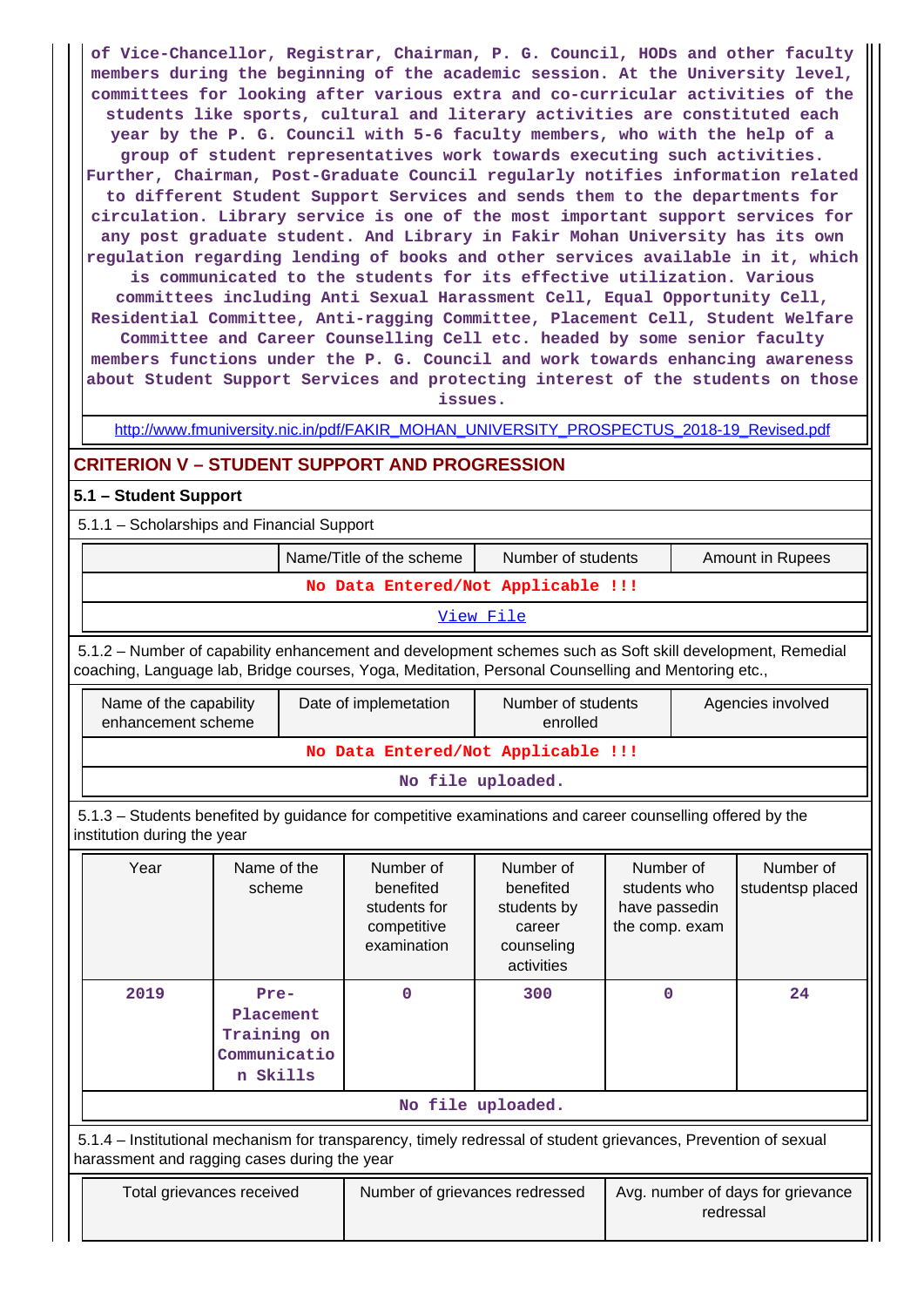| No Data Entered/Not Applicable !!!                                                                                                                        |                                                                                                  |                                    |                                   |                                     |                                                                                                                                                                                                                                                                                                                                                                                                                                                                                                                                                                                                                                                                                                                                                                                                                              |                                     |  |  |  |  |
|-----------------------------------------------------------------------------------------------------------------------------------------------------------|--------------------------------------------------------------------------------------------------|------------------------------------|-----------------------------------|-------------------------------------|------------------------------------------------------------------------------------------------------------------------------------------------------------------------------------------------------------------------------------------------------------------------------------------------------------------------------------------------------------------------------------------------------------------------------------------------------------------------------------------------------------------------------------------------------------------------------------------------------------------------------------------------------------------------------------------------------------------------------------------------------------------------------------------------------------------------------|-------------------------------------|--|--|--|--|
| 5.2 - Student Progression                                                                                                                                 |                                                                                                  |                                    |                                   |                                     |                                                                                                                                                                                                                                                                                                                                                                                                                                                                                                                                                                                                                                                                                                                                                                                                                              |                                     |  |  |  |  |
|                                                                                                                                                           | 5.2.1 - Details of campus placement during the year                                              |                                    |                                   |                                     |                                                                                                                                                                                                                                                                                                                                                                                                                                                                                                                                                                                                                                                                                                                                                                                                                              |                                     |  |  |  |  |
|                                                                                                                                                           | On campus                                                                                        |                                    |                                   |                                     | Off campus                                                                                                                                                                                                                                                                                                                                                                                                                                                                                                                                                                                                                                                                                                                                                                                                                   |                                     |  |  |  |  |
| Nameof<br>organizations<br>visited                                                                                                                        | Number of<br>students<br>participated                                                            | Number of<br>stduents placed       |                                   | Nameof<br>organizations<br>visited  | Number of<br>students<br>participated                                                                                                                                                                                                                                                                                                                                                                                                                                                                                                                                                                                                                                                                                                                                                                                        | Number of<br>stduents placed        |  |  |  |  |
| No Data Entered/Not Applicable !!!                                                                                                                        |                                                                                                  |                                    |                                   |                                     |                                                                                                                                                                                                                                                                                                                                                                                                                                                                                                                                                                                                                                                                                                                                                                                                                              |                                     |  |  |  |  |
| View File                                                                                                                                                 |                                                                                                  |                                    |                                   |                                     |                                                                                                                                                                                                                                                                                                                                                                                                                                                                                                                                                                                                                                                                                                                                                                                                                              |                                     |  |  |  |  |
| 5.2.2 - Student progression to higher education in percentage during the year                                                                             |                                                                                                  |                                    |                                   |                                     |                                                                                                                                                                                                                                                                                                                                                                                                                                                                                                                                                                                                                                                                                                                                                                                                                              |                                     |  |  |  |  |
| Year                                                                                                                                                      | Number of<br>students<br>enrolling into<br>higher education                                      | Programme<br>graduated from        |                                   | Depratment<br>graduated from        | Name of<br>institution joined                                                                                                                                                                                                                                                                                                                                                                                                                                                                                                                                                                                                                                                                                                                                                                                                | Name of<br>programme<br>admitted to |  |  |  |  |
|                                                                                                                                                           |                                                                                                  | No Data Entered/Not Applicable !!! |                                   |                                     |                                                                                                                                                                                                                                                                                                                                                                                                                                                                                                                                                                                                                                                                                                                                                                                                                              |                                     |  |  |  |  |
|                                                                                                                                                           |                                                                                                  |                                    | View File                         |                                     |                                                                                                                                                                                                                                                                                                                                                                                                                                                                                                                                                                                                                                                                                                                                                                                                                              |                                     |  |  |  |  |
|                                                                                                                                                           | 5.2.3 - Students qualifying in state/ national/ international level examinations during the year |                                    |                                   |                                     | (eg:NET/SET/SLET/GATE/GMAT/CAT/GRE/TOFEL/Civil Services/State Government Services)                                                                                                                                                                                                                                                                                                                                                                                                                                                                                                                                                                                                                                                                                                                                           |                                     |  |  |  |  |
|                                                                                                                                                           | Items                                                                                            |                                    |                                   |                                     | Number of students selected/ qualifying                                                                                                                                                                                                                                                                                                                                                                                                                                                                                                                                                                                                                                                                                                                                                                                      |                                     |  |  |  |  |
|                                                                                                                                                           |                                                                                                  | No Data Entered/Not Applicable !!! |                                   |                                     |                                                                                                                                                                                                                                                                                                                                                                                                                                                                                                                                                                                                                                                                                                                                                                                                                              |                                     |  |  |  |  |
|                                                                                                                                                           |                                                                                                  |                                    | View File                         |                                     |                                                                                                                                                                                                                                                                                                                                                                                                                                                                                                                                                                                                                                                                                                                                                                                                                              |                                     |  |  |  |  |
|                                                                                                                                                           |                                                                                                  |                                    |                                   |                                     | 5.2.4 – Sports and cultural activities / competitions organised at the institution level during the year                                                                                                                                                                                                                                                                                                                                                                                                                                                                                                                                                                                                                                                                                                                     |                                     |  |  |  |  |
|                                                                                                                                                           | Activity                                                                                         |                                    | Level                             |                                     |                                                                                                                                                                                                                                                                                                                                                                                                                                                                                                                                                                                                                                                                                                                                                                                                                              | Number of Participants              |  |  |  |  |
|                                                                                                                                                           |                                                                                                  | No Data Entered/Not Applicable !!! |                                   |                                     |                                                                                                                                                                                                                                                                                                                                                                                                                                                                                                                                                                                                                                                                                                                                                                                                                              |                                     |  |  |  |  |
|                                                                                                                                                           |                                                                                                  |                                    | View File                         |                                     |                                                                                                                                                                                                                                                                                                                                                                                                                                                                                                                                                                                                                                                                                                                                                                                                                              |                                     |  |  |  |  |
|                                                                                                                                                           | 5.3 - Student Participation and Activities                                                       |                                    |                                   |                                     |                                                                                                                                                                                                                                                                                                                                                                                                                                                                                                                                                                                                                                                                                                                                                                                                                              |                                     |  |  |  |  |
|                                                                                                                                                           | level (award for a team event should be counted as one)                                          |                                    |                                   |                                     | 5.3.1 - Number of awards/medals for outstanding performance in sports/cultural activities at national/international                                                                                                                                                                                                                                                                                                                                                                                                                                                                                                                                                                                                                                                                                                          |                                     |  |  |  |  |
| Year                                                                                                                                                      | Name of the<br>award/medal                                                                       | National/<br>Internaional          | Number of<br>awards for<br>Sports | Number of<br>awards for<br>Cultural | Student ID<br>number                                                                                                                                                                                                                                                                                                                                                                                                                                                                                                                                                                                                                                                                                                                                                                                                         | Name of the<br>student              |  |  |  |  |
|                                                                                                                                                           |                                                                                                  | No Data Entered/Not Applicable !!! |                                   |                                     |                                                                                                                                                                                                                                                                                                                                                                                                                                                                                                                                                                                                                                                                                                                                                                                                                              |                                     |  |  |  |  |
|                                                                                                                                                           |                                                                                                  |                                    | No file uploaded.                 |                                     |                                                                                                                                                                                                                                                                                                                                                                                                                                                                                                                                                                                                                                                                                                                                                                                                                              |                                     |  |  |  |  |
| 5.3.2 - Activity of Student Council & representation of students on academic & administrative bodies/committees of<br>the institution (maximum 500 words) |                                                                                                  |                                    |                                   |                                     |                                                                                                                                                                                                                                                                                                                                                                                                                                                                                                                                                                                                                                                                                                                                                                                                                              |                                     |  |  |  |  |
|                                                                                                                                                           |                                                                                                  |                                    |                                   |                                     | Students being the principal stakeholders and the prime focus of any<br>educational institution are given utmost importance in most of the academic as<br>well as co and extra-curricular activities of the University. At the Department<br>level, Seminar Secretary and Assistant Seminar Secretary are selected by the<br>students and from among the students who look after organisation of weekly<br>departmental seminar, field/study tour and other programmes involving the<br>students. Student representations are also sent from each regular post graduate<br>Department to plan and execute programmes related to sports, culture and other<br>literary activities under the guidance of different teams of faculty members<br>constituted for the purpose. As such Secretary and Joint Secretary are selected |                                     |  |  |  |  |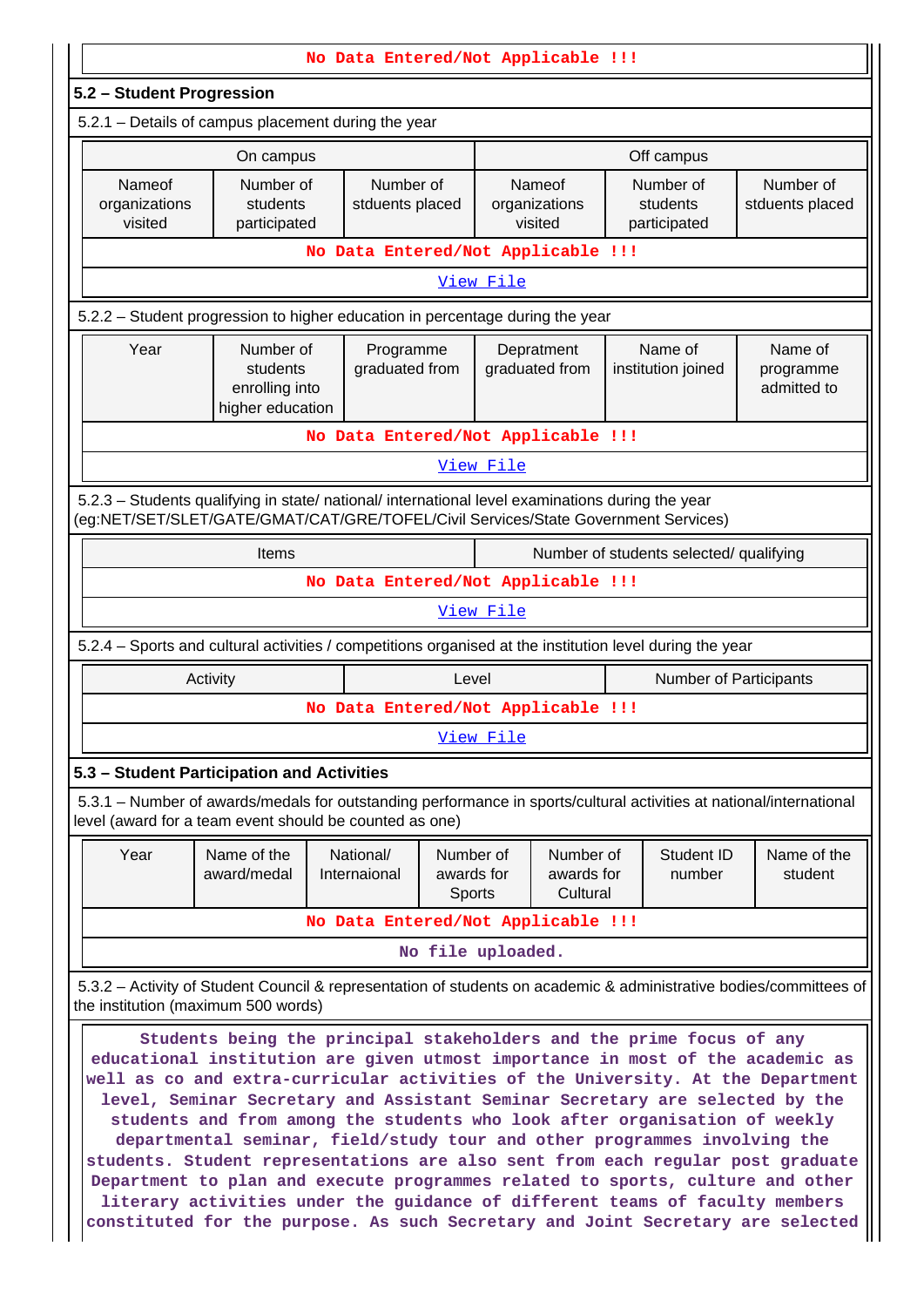**through an indirect student election process for three different committees namely P.G. Sports Committee, P.G. Cultural Committee and P.G. Magazine Committee who take care of all extra and co-curricular activities of the students during the entire year. For the session 2018-19, Mr. Sarthak Kumar Nayak of the Dept. of Population Studies, Mr. Pankaj Kumar Mangal of the Dept. of Social Science and Mr. Durga Prasad Nayak of the Dept. of Business Management, were elected as secretaries of Culture, Sports and Magazine committees respectively. Following the Orissa University Statute, student representatives are also included in the Senate, one of the highest administrative bodies of the University. Fakir Mohan University also gives scope for students to represent them in the Advisory Committee of NSS and plan various extension activities carried out by the NSS units during the session, besides evaluating the performance of the NSS Units and NSS bureau during the previous academic session. Further, as per revised NAAC guidelines, one student representative has been included as a member of Internal Quality Assurance Cell (IQAC), an apex unit for ensuring academic excellence in the University.**

#### **5.4 – Alumni Engagement**

5.4.1 – Whether the institution has registered Alumni Association?

 **Yes**

 **The University has Alumni associations at individual Department levels. So far, only one department (P. G. Department of Business Management has got its alumni association registered with Regn. No. BLS-3200-36**

5.4.2 – No. of registered Alumni:

**No Data Entered/Not Applicable !!!**

5.4.3 – Alumni contribution during the year (in Rupees) :

**0**

5.4.4 – Meetings/activities organized by Alumni Association :

 **The PG Departments conduct annual alumni meet in which the alumni have an interaction with the continuing students and faculty members on various aspects including career counselling to continuing students, feedback on syllabus to meet job market needs etc. Also such meetings have a prime activity of updating the alumni data base for having continuous interaction with them.**

## **CRITERION VI – GOVERNANCE, LEADERSHIP AND MANAGEMENT**

**6.1 – Institutional Vision and Leadership**

 6.1.1 – Mention two practices of decentralization and participative management during the last year (maximum 500 words)

 **(A) The University adopted a participative approach in filling up the Governance Benchmarking Study, an initiative under the World Bank assisted programme-Odisha Higher Education Programme for Excellence and Equity (OHEPEE). The IDP cell initially filled the Governance Benchmarking sheet through involvement of different HoDs under the leadership of Chairman PG Council. The final sheet was prepared through discussion with other key officers of the University along with an external expert and Vice-Chancellor of Fakir Mohan University. The following aspects were evaluated: 1. Context, Mission Goals 2. Management Orientation 3. Autonomy 4. Accountability 5. Participation Fakir Mohan University has participated in Student faculty satisfaction Survey under Odisha Higher Education programme for Excellence and Equity (OHEPEE) for 2018-19. A total of 241 PG students participated in the study from Arts, Commerce Management and science stream. The results were communicated subsequently and the average satisfaction score was found to be 3.69(Arts:**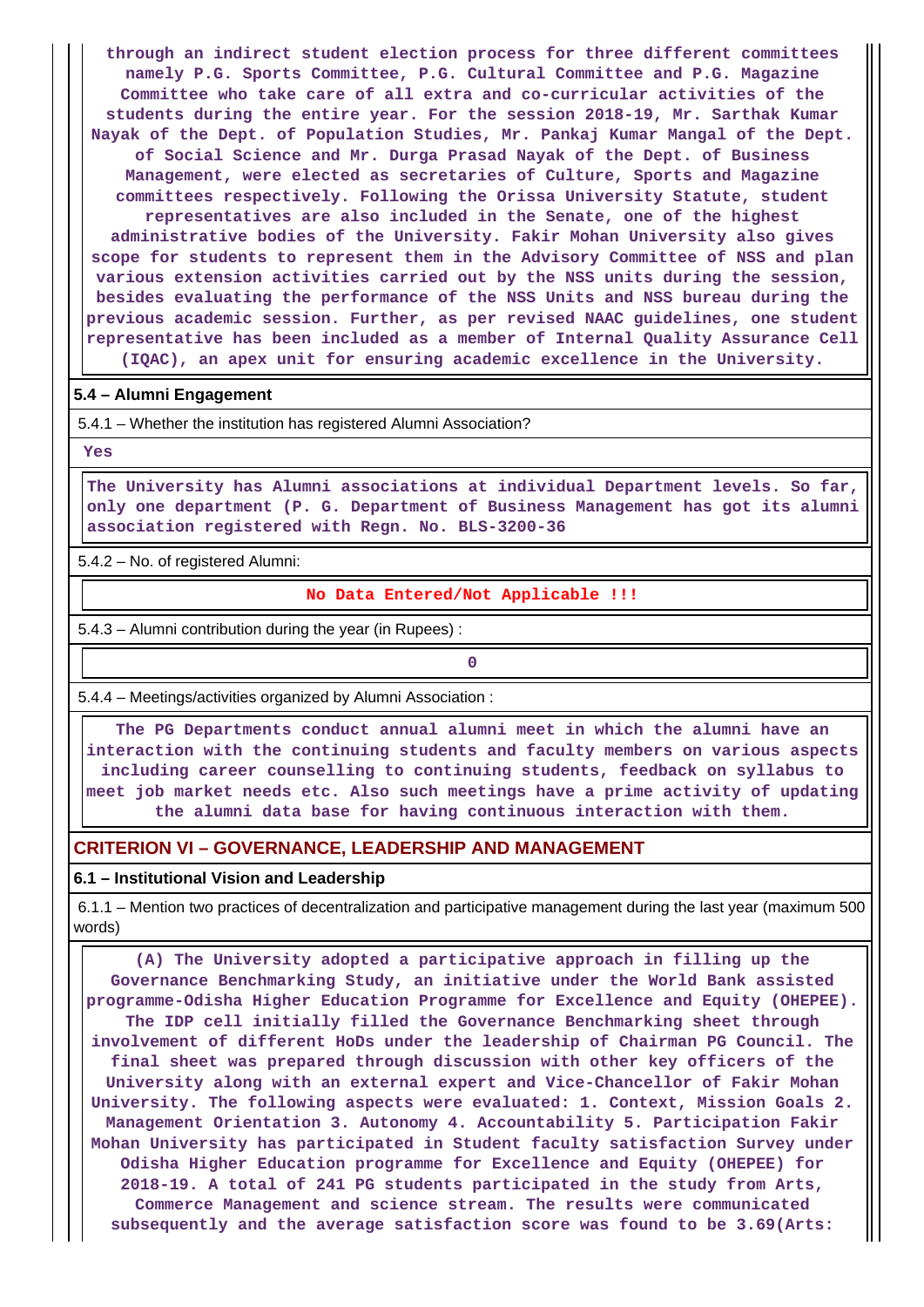**3.41, Commerce Management: 4.0 Science: 3.94) in a five-point scale (very poor 1, unsatisfactory 2, neutral 3, satisfactory 4 and excellent 5). In case of faculty satisfaction survey a total of 41 Regular Teachers participated and the total satisfaction score was 3.54. (B) The university has followed a decentralised system of imparting training programmes for faculty members and students. As a part this programme several faculty development programmes, awareness workshop and sensitisation programmes have been conducted under the initiative of different PG Departments, placement cell Colleges. The department of APAB conducted 5days workshop entitled "Physics through Numerical Approach", Department of Botany conducted Advanced Techniques in Botany and Department of Zoology conducted Advanced Techniques in Zoology for college teachers to implement the new model curriculum under CBCS pattern. Similarly, NAAC awareness workshop was conducted by IQAC cell and Gender sensitisation Training programme was conducted by the College Development Council. Examination System for Strengthening Undergraduate CBCS Courses was conducted by the Controller of Examination .Training on Communication skills for students were conducted by**

**the Central Placement Cell.**

#### **Partial**

### **6.2 – Strategy Development and Deployment**

6.2.1 – Quality improvement strategies adopted by the institution for each of the following (with in 100 words each):

| <b>Strategy Type</b>                 | <b>Details</b>                                                                                                                                                                                                                                                                                                                                                                                                                                                                                                                                                                                                                                                                                                                                                                                                                                                                                                                                                                     |
|--------------------------------------|------------------------------------------------------------------------------------------------------------------------------------------------------------------------------------------------------------------------------------------------------------------------------------------------------------------------------------------------------------------------------------------------------------------------------------------------------------------------------------------------------------------------------------------------------------------------------------------------------------------------------------------------------------------------------------------------------------------------------------------------------------------------------------------------------------------------------------------------------------------------------------------------------------------------------------------------------------------------------------|
| Admission of Students                | Online entrance examination for PG and<br>M. Phil courses based on MCO test has<br>been conducted at multiple test centres<br>across the state. Online Admission and<br>Registration for P.G. and M. Phil<br>Programmes has been carried out. Online<br>fee collection module has been<br>practiced                                                                                                                                                                                                                                                                                                                                                                                                                                                                                                                                                                                                                                                                                |
| Industry Interaction / Collaboration | The University has two professional<br>courses viz. MBA and MCA which requires<br>continuous interaction with the<br>industry and corporate houses. The<br>department of Business Management has<br>an exclusive 4 to 6 weeks programme of<br>Summer Internship Project where the<br>students get exposure to organisational<br>functioning by working under the<br>guidance of a company executive. The<br>students submit their projects and as a<br>part of credit course it gets evaluated<br>by industry personnel. In Department of<br>Information Communication Technology<br>the students of MCA go through one<br>semester project work where they<br>directly work in the industry. Students<br>of every PG departments undertake a<br>dissertation project where they also<br>get exposure and insights from<br>different industry/NGOs/Scientific<br>lab/SMEs. Different departments invite<br>scientist working in research<br>organisations and corporate executives |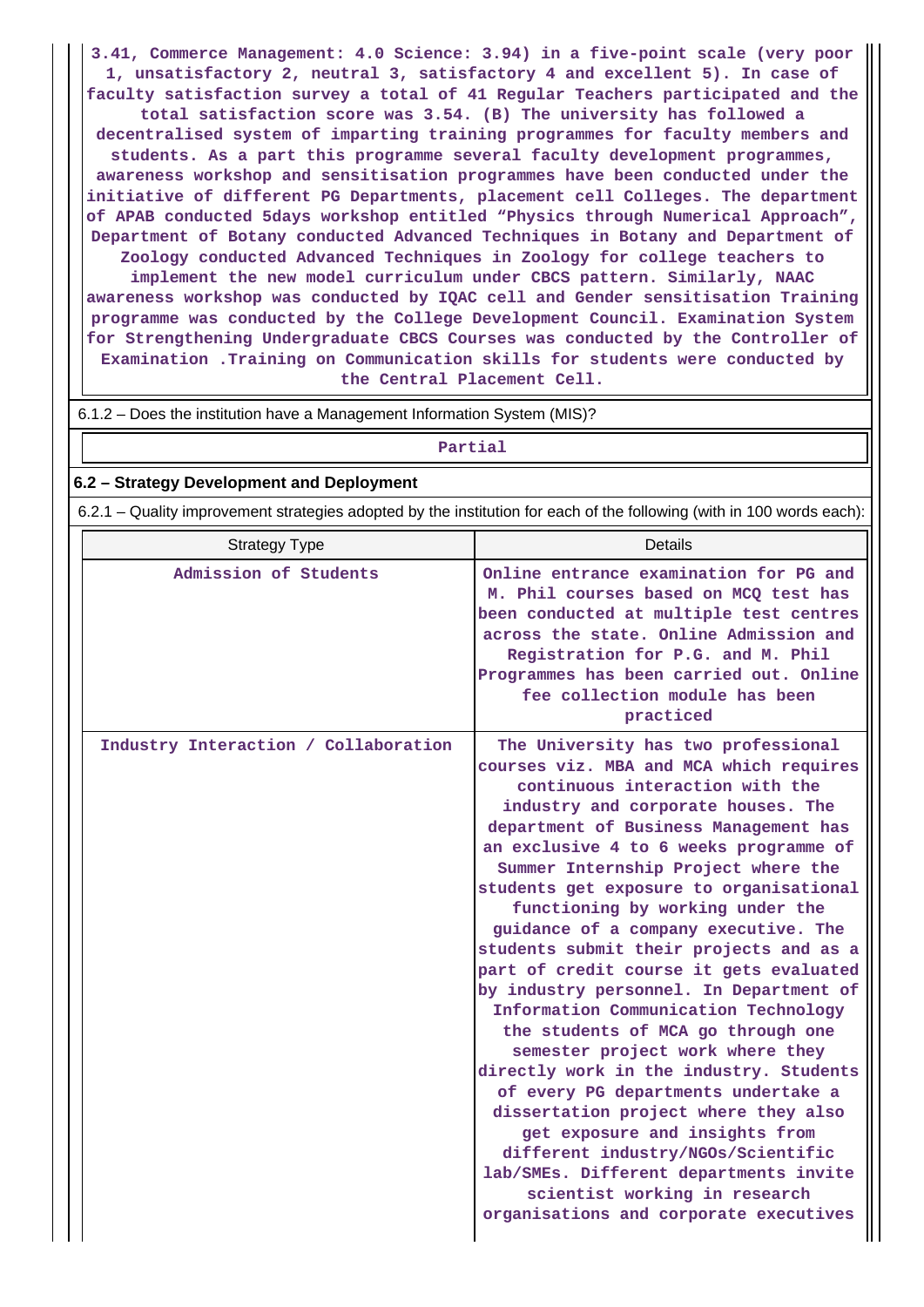|                                                               | working in different industry to share<br>their thought with students and faculty<br>members. Few collaborative projects are<br>also being done in 2018-19                                                                                                                                                                                                                                                                                                                                                                                                                                         |
|---------------------------------------------------------------|----------------------------------------------------------------------------------------------------------------------------------------------------------------------------------------------------------------------------------------------------------------------------------------------------------------------------------------------------------------------------------------------------------------------------------------------------------------------------------------------------------------------------------------------------------------------------------------------------|
| Human Resource Management                                     | The University has actively resolved<br>many HR issues like taking timely step<br>by recruiting faculty members to manage<br>new departments utmost care was taken<br>to complete the procedures of CAS for<br>ensuring timely promotion of employees<br>and have conducted several training<br>programmes for faculty development.<br>Different Faculty members were provided<br>financial support to attend external<br>training programmes.                                                                                                                                                     |
| Library, ICT and Physical<br>Infrastructure / Instrumentation | The University library has created<br>plagiarism checking platform through<br>Turnitin software in its premise for<br>easy access of users. Besides, Proquest<br>and e-library resources were made<br>available to students, teachers and<br>scholars. In 2018-19 821 text books of<br>worth Rs.400791were added. Human<br>Resource Development centre started<br>functioning on full-fledged basis<br>providing accommodation to the<br>trainees, delegates and participants<br>during conduct of training programmes.                                                                            |
| Research and Development                                      | Faculty members are encouraged to<br>attend different development programmes<br>like seminar/conferences/workshop<br>etc. Faculty members of different<br>departments have participated in Poster<br>presentation was made by Research<br>Scholars in Science discipline on 28th<br>February, 2019 on the occasion of<br>National Science Day                                                                                                                                                                                                                                                      |
| Examination and Evaluation                                    |                                                                                                                                                                                                                                                                                                                                                                                                                                                                                                                                                                                                    |
|                                                               | The examination system gives a scope<br>for continuous evaluation through<br>periodic internal assessment. The<br>scripts of internal examination were<br>shown to the students at department<br>level and the concerned subject<br>teachers provide constructive feedback<br>to students. Non-negotiable academic<br>calendar was prepared for holding of<br>different examinations under University<br>and timely publications of results were<br>done. At Ph. D level Pre-Ph.D<br>presentations before final submission<br>is done in every subject for<br>improvement of quality of Ph.D work. |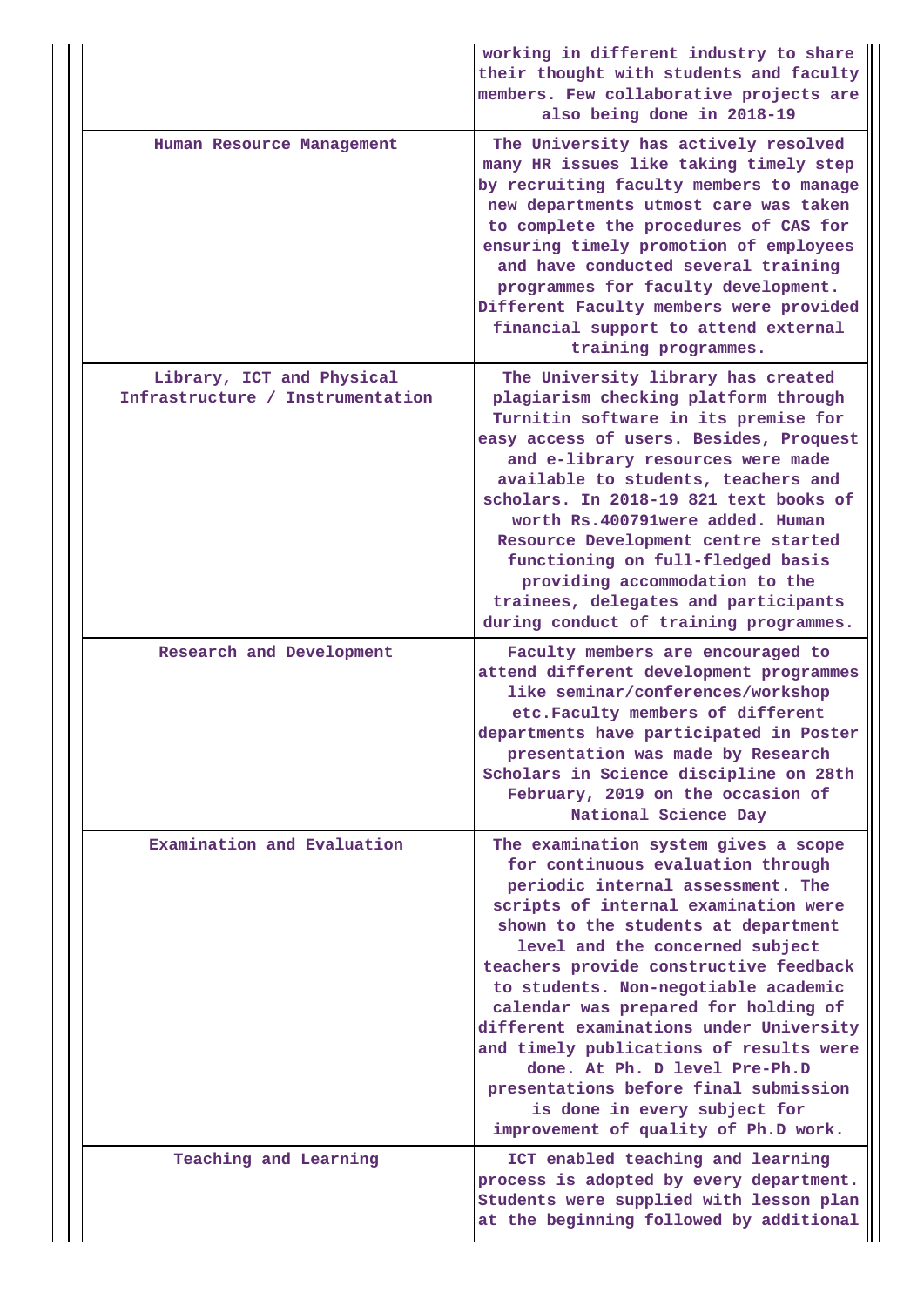|                        | learning resources at the end of the<br>learning. In several departments<br>internship is a part of the curriculum<br>where the students get exposure to<br>application of theory in real-life<br>situation. Besides, field tour/study<br>tour is also part of the curriculum.                                                                                                                                                                                                                                                                                                                                                                                                                                                                                                                                                                                                                                                                       |
|------------------------|------------------------------------------------------------------------------------------------------------------------------------------------------------------------------------------------------------------------------------------------------------------------------------------------------------------------------------------------------------------------------------------------------------------------------------------------------------------------------------------------------------------------------------------------------------------------------------------------------------------------------------------------------------------------------------------------------------------------------------------------------------------------------------------------------------------------------------------------------------------------------------------------------------------------------------------------------|
| Curriculum Development | Several Departments have updated their<br>curriculum to accommodate changes in<br>content or evaluation pattern or both.<br>Innovative projects were undertaken by<br>the students of different PG<br>departments for resolving different<br>local issues and University related<br>issues while doing their dissertation<br>projects. Besides, students of ICT<br>carry live projects directly in<br>Industry and students of Business<br>Management did their internship in<br>different companies to have practical<br>exposure on functioning of<br>organisations. Student feedbacks were<br>regularly collected centrally by P.G.<br>Council Office for teachers and also<br>analysis were made on that. The PG<br>departments have participated in<br>student feedback survey and teachers'<br>feedback survey conducted through<br>OHEPEE (World Bank assisted programme)<br>to evaluate the quality of the<br>programmes and support system. |

| 6.2.2 – Implementation of e-governance in areas of operations: |                                                                                                                                                                                                                                                   |  |  |  |  |  |  |
|----------------------------------------------------------------|---------------------------------------------------------------------------------------------------------------------------------------------------------------------------------------------------------------------------------------------------|--|--|--|--|--|--|
| E-governace area                                               | Details                                                                                                                                                                                                                                           |  |  |  |  |  |  |
| Planning and Development                                       | <b>NO</b>                                                                                                                                                                                                                                         |  |  |  |  |  |  |
| Administration                                                 | <b>NO</b>                                                                                                                                                                                                                                         |  |  |  |  |  |  |
| Finance and Accounts                                           | . Use of Tally ERP-9 for calculation of<br>salary and generation of salary slip .<br>Sending of salary slip to all the<br>employees by email . Online collection<br>of fees through UCO Bank portal                                               |  |  |  |  |  |  |
| Student Admission and Support                                  | · Online application for admission .<br>Online entrance test and publication of<br>results . online application for<br>scholarship with support from P. G.<br>Central Office                                                                      |  |  |  |  |  |  |
| Examination                                                    | PARTIALLY . Online registration of<br>students enrolled for different<br>programmes . Generation of online<br>registration slip and admit card .<br>Publication of results and printing of<br>mark sheet by the Department to avoid<br>time delay |  |  |  |  |  |  |

## **6.3 – Faculty Empowerment Strategies**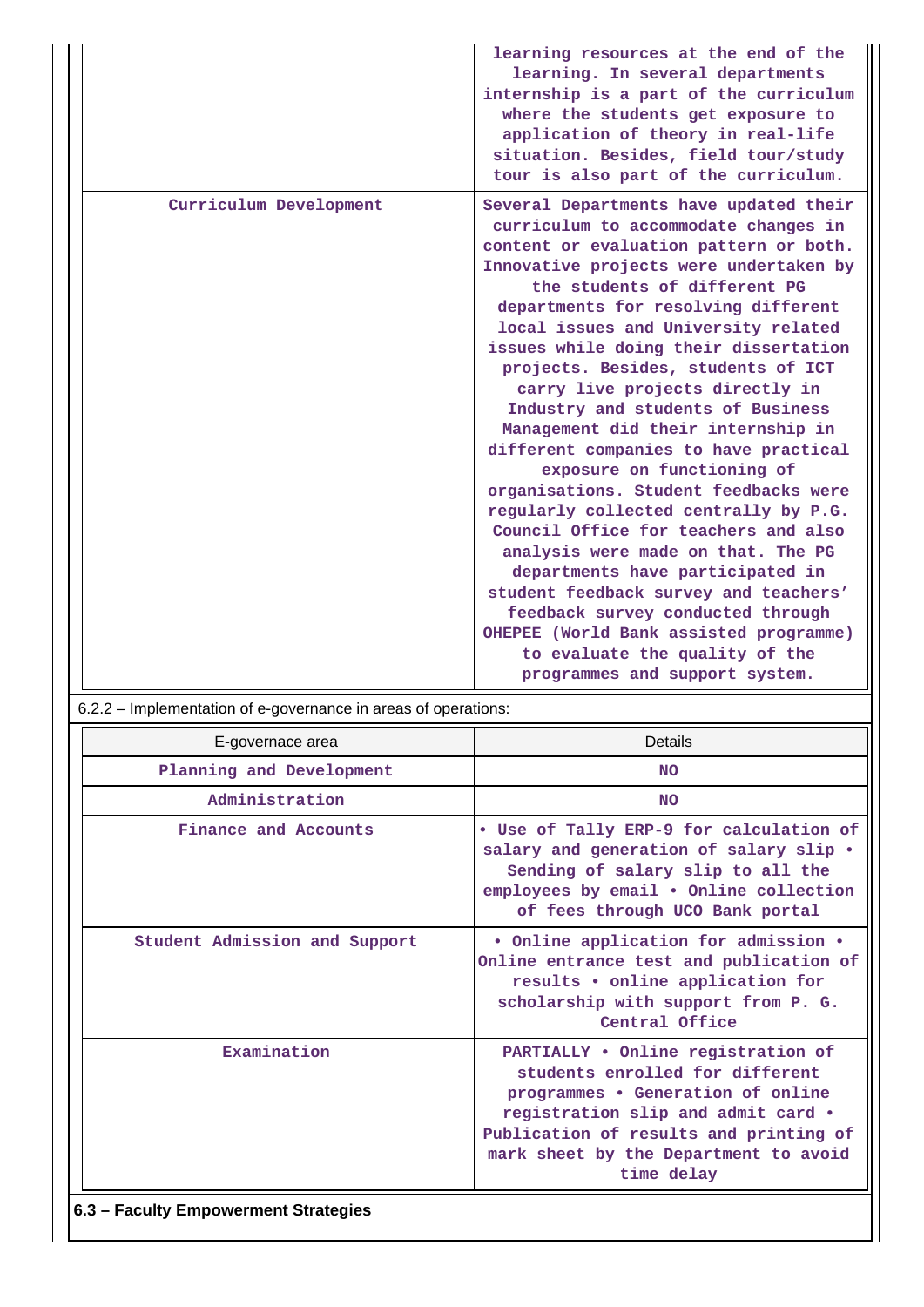| 6.3.1 – Teachers provided with financial support to attend conferences / workshops and towards membership fee<br>of professional bodies during the year                                    |                                                                                                                                                                    |                                                          |                                                                                                   |                                                                                                                           |           |                       |                                                  |                   |                                                      |  |  |
|--------------------------------------------------------------------------------------------------------------------------------------------------------------------------------------------|--------------------------------------------------------------------------------------------------------------------------------------------------------------------|----------------------------------------------------------|---------------------------------------------------------------------------------------------------|---------------------------------------------------------------------------------------------------------------------------|-----------|-----------------------|--------------------------------------------------|-------------------|------------------------------------------------------|--|--|
| Year                                                                                                                                                                                       |                                                                                                                                                                    | Name of Teacher<br>workshop attended<br>support provided |                                                                                                   | Name of the<br>Name of conference/<br>professional body for<br>which membership<br>for which financial<br>fee is provided |           |                       |                                                  | Amount of support |                                                      |  |  |
|                                                                                                                                                                                            |                                                                                                                                                                    |                                                          |                                                                                                   | No Data Entered/Not Applicable !!!                                                                                        |           |                       |                                                  |                   |                                                      |  |  |
|                                                                                                                                                                                            |                                                                                                                                                                    |                                                          |                                                                                                   |                                                                                                                           | View File |                       |                                                  |                   |                                                      |  |  |
|                                                                                                                                                                                            | 6.3.2 - Number of professional development / administrative training programmes organized by the University for<br>teaching and non teaching staff during the year |                                                          |                                                                                                   |                                                                                                                           |           |                       |                                                  |                   |                                                      |  |  |
| Year                                                                                                                                                                                       | Title of the<br>professional<br>development<br>programme<br>organised for<br>teaching staff                                                                        |                                                          | Title of the<br>administrative<br>training<br>programme<br>organised for<br>non-teaching<br>staff | From date                                                                                                                 |           | To Date               | Number of<br>participants<br>(Teaching<br>staff) |                   | Number of<br>participants<br>(non-teaching<br>staff) |  |  |
| 2019                                                                                                                                                                                       | Physics<br>Through<br>Numerical<br>Approach                                                                                                                        |                                                          |                                                                                                   | 06/03/2019                                                                                                                |           | 10/03/2019            | 42                                               |                   | $\mathbf 0$                                          |  |  |
| 2019                                                                                                                                                                                       | <b>NAAC</b><br><b>Awareness</b>                                                                                                                                    |                                                          |                                                                                                   | 08/04/2019                                                                                                                |           | 08/04/2019            | 61                                               |                   | $\mathbf 0$                                          |  |  |
| 2019                                                                                                                                                                                       | Advance<br>Techniques<br>In Botany                                                                                                                                 |                                                          |                                                                                                   | 09/04/2019                                                                                                                |           | 13/04/2019            | 32                                               |                   | $\mathbf 0$                                          |  |  |
| 2019                                                                                                                                                                                       | Advance<br>Techniques<br>In Zoology                                                                                                                                |                                                          |                                                                                                   | 09/04/2019                                                                                                                |           | 13/04/2019            | 39                                               |                   | $\mathbf 0$                                          |  |  |
| 2019                                                                                                                                                                                       | Examinatio<br>n System<br>For Streng<br>thening Un<br>dergraduat<br>e CBCS<br>Courses                                                                              |                                                          |                                                                                                   |                                                                                                                           |           | 28/05/2019 29/05/2019 | 131                                              |                   | 0                                                    |  |  |
|                                                                                                                                                                                            |                                                                                                                                                                    |                                                          |                                                                                                   | No file uploaded.                                                                                                         |           |                       |                                                  |                   |                                                      |  |  |
| 6.3.3 - No. of teachers attending professional development programmes, viz., Orientation Programme, Refresher<br>Course, Short Term Course, Faculty Development Programmes during the year |                                                                                                                                                                    |                                                          |                                                                                                   |                                                                                                                           |           |                       |                                                  |                   |                                                      |  |  |
|                                                                                                                                                                                            | Title of the<br>professional<br>development<br>programme                                                                                                           |                                                          | Number of teachers<br>who attended                                                                | From Date                                                                                                                 |           | To date               |                                                  | Duration          |                                                      |  |  |
|                                                                                                                                                                                            |                                                                                                                                                                    |                                                          | No Data Entered/Not Applicable !!!                                                                |                                                                                                                           |           |                       |                                                  |                   |                                                      |  |  |
|                                                                                                                                                                                            |                                                                                                                                                                    |                                                          |                                                                                                   |                                                                                                                           | View File |                       |                                                  |                   |                                                      |  |  |
| 6.3.4 - Faculty and Staff recruitment (no. for permanent recruitment):                                                                                                                     |                                                                                                                                                                    |                                                          |                                                                                                   |                                                                                                                           |           |                       |                                                  |                   |                                                      |  |  |
|                                                                                                                                                                                            |                                                                                                                                                                    | Teaching                                                 |                                                                                                   |                                                                                                                           |           |                       | Non-teaching                                     |                   |                                                      |  |  |
| Permanent                                                                                                                                                                                  |                                                                                                                                                                    |                                                          | <b>Full Time</b>                                                                                  |                                                                                                                           |           | Permanent             |                                                  |                   | <b>Full Time</b>                                     |  |  |
| $\mathbf 0$                                                                                                                                                                                |                                                                                                                                                                    |                                                          | 22                                                                                                |                                                                                                                           |           | 5                     |                                                  | 3                 |                                                      |  |  |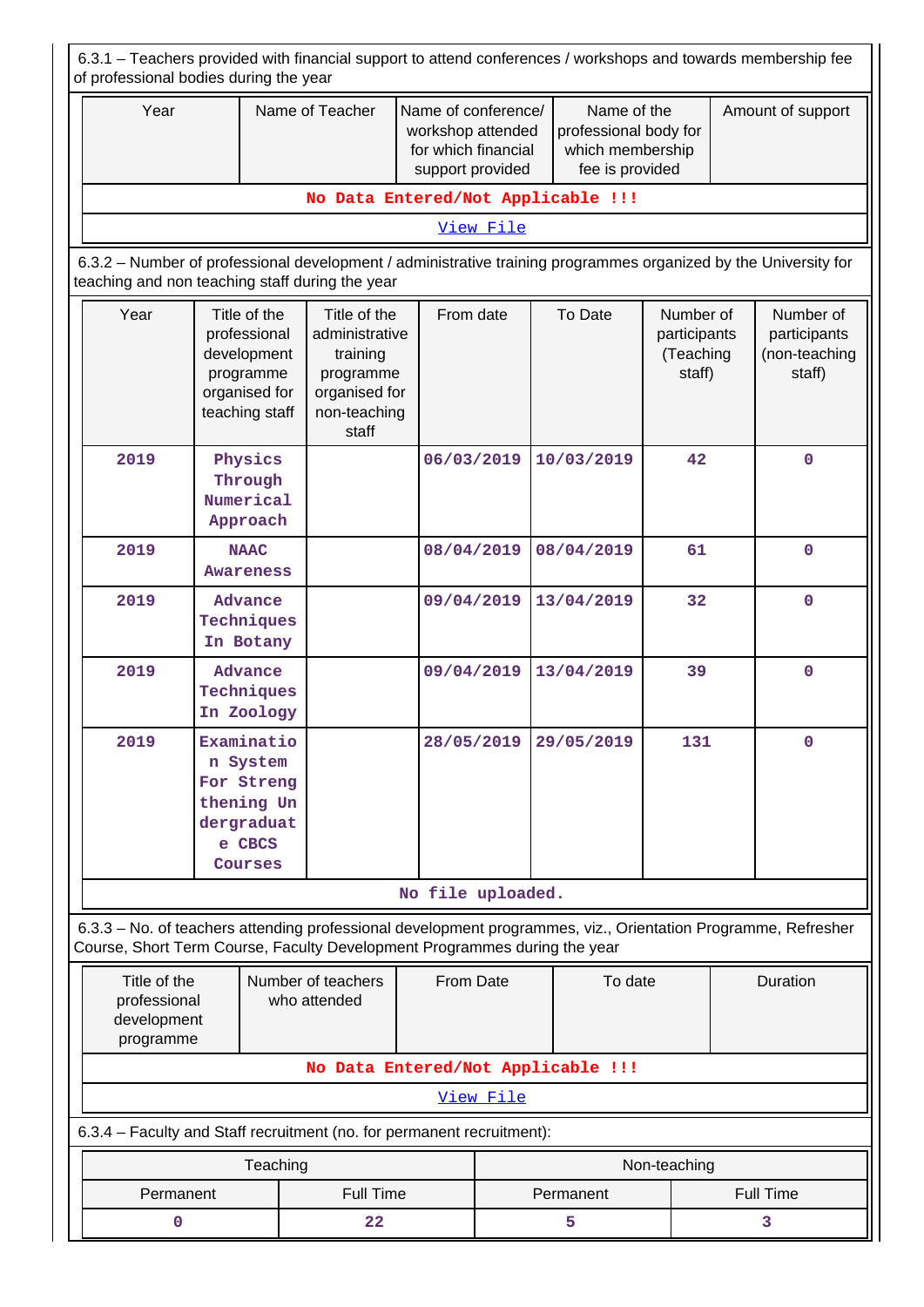| $6.3.5$ – Welfare schemes for                                                                                                                                                                                                                                                                                                                                                                                                                                                                                                                                                                                                                                                                                                                                                                                                                                                                                                                                                                                                                                                                                                                                            |                                                                                                                                                                                                                                       |          |                                    |          |        |                 |  |  |  |  |
|--------------------------------------------------------------------------------------------------------------------------------------------------------------------------------------------------------------------------------------------------------------------------------------------------------------------------------------------------------------------------------------------------------------------------------------------------------------------------------------------------------------------------------------------------------------------------------------------------------------------------------------------------------------------------------------------------------------------------------------------------------------------------------------------------------------------------------------------------------------------------------------------------------------------------------------------------------------------------------------------------------------------------------------------------------------------------------------------------------------------------------------------------------------------------|---------------------------------------------------------------------------------------------------------------------------------------------------------------------------------------------------------------------------------------|----------|------------------------------------|----------|--------|-----------------|--|--|--|--|
| Teaching                                                                                                                                                                                                                                                                                                                                                                                                                                                                                                                                                                                                                                                                                                                                                                                                                                                                                                                                                                                                                                                                                                                                                                 |                                                                                                                                                                                                                                       |          | Non-teaching                       |          |        | <b>Students</b> |  |  |  |  |
| $\mathbf{0}$                                                                                                                                                                                                                                                                                                                                                                                                                                                                                                                                                                                                                                                                                                                                                                                                                                                                                                                                                                                                                                                                                                                                                             |                                                                                                                                                                                                                                       |          | 625000                             |          |        | 50315           |  |  |  |  |
| 6.4 - Financial Management and Resource Mobilization                                                                                                                                                                                                                                                                                                                                                                                                                                                                                                                                                                                                                                                                                                                                                                                                                                                                                                                                                                                                                                                                                                                     |                                                                                                                                                                                                                                       |          |                                    |          |        |                 |  |  |  |  |
| 6.4.1 – Institution conducts internal and external financial audits regularly (with in 100 words each)                                                                                                                                                                                                                                                                                                                                                                                                                                                                                                                                                                                                                                                                                                                                                                                                                                                                                                                                                                                                                                                                   |                                                                                                                                                                                                                                       |          |                                    |          |        |                 |  |  |  |  |
| Fakir Mohan University has always taken steps for auditing of different<br>accounts of the University on a regular basis. The University has a temporary<br>Audit Officer for carrying out internal audit of various expenditures which are<br>made by the University. Further, the Accounts Section of the University also<br>monitor collection of fees, proper sanction of advance and release of money for<br>various purposes as per regulation, and scrutinizes the bills against different<br>expenditure before payment/ adjustment of advances. Further, external financial<br>audit is also done regularly in the University by different agencies. While<br>Local Fund Audit (LFA) is continuously conducted the Government for all the<br>accounts operated by the University including those by its P. G. Departments<br>and other sections, A. G. Audit is also conducted from time to time to ensure<br>financial regularity in various expenses made by the University. As a matter of<br>fact, both LFA and AGA were conducted by the respective agencies during 2017-18<br>and the University has been trying to take steps based on their reports, to |                                                                                                                                                                                                                                       |          |                                    |          |        |                 |  |  |  |  |
|                                                                                                                                                                                                                                                                                                                                                                                                                                                                                                                                                                                                                                                                                                                                                                                                                                                                                                                                                                                                                                                                                                                                                                          | reconcile discrepancy if any, in financial management of University accounts.<br>6.4.2 - Funds / Grants received from management, non-government bodies, individuals, philanthropies during the<br>year(not covered in Criterion III) |          |                                    |          |        |                 |  |  |  |  |
| Name of the non government<br>funding agencies /individuals                                                                                                                                                                                                                                                                                                                                                                                                                                                                                                                                                                                                                                                                                                                                                                                                                                                                                                                                                                                                                                                                                                              |                                                                                                                                                                                                                                       |          | Funds/ Grnats received in Rs.      |          |        | Purpose         |  |  |  |  |
|                                                                                                                                                                                                                                                                                                                                                                                                                                                                                                                                                                                                                                                                                                                                                                                                                                                                                                                                                                                                                                                                                                                                                                          |                                                                                                                                                                                                                                       |          | No Data Entered/Not Applicable !!! |          |        |                 |  |  |  |  |
|                                                                                                                                                                                                                                                                                                                                                                                                                                                                                                                                                                                                                                                                                                                                                                                                                                                                                                                                                                                                                                                                                                                                                                          |                                                                                                                                                                                                                                       |          | No file uploaded.                  |          |        |                 |  |  |  |  |
| 6.4.3 - Total corpus fund generated                                                                                                                                                                                                                                                                                                                                                                                                                                                                                                                                                                                                                                                                                                                                                                                                                                                                                                                                                                                                                                                                                                                                      |                                                                                                                                                                                                                                       |          |                                    |          |        |                 |  |  |  |  |
|                                                                                                                                                                                                                                                                                                                                                                                                                                                                                                                                                                                                                                                                                                                                                                                                                                                                                                                                                                                                                                                                                                                                                                          |                                                                                                                                                                                                                                       |          | 493461033                          |          |        |                 |  |  |  |  |
| 6.5 - Internal Quality Assurance System                                                                                                                                                                                                                                                                                                                                                                                                                                                                                                                                                                                                                                                                                                                                                                                                                                                                                                                                                                                                                                                                                                                                  |                                                                                                                                                                                                                                       |          |                                    |          |        |                 |  |  |  |  |
| 6.5.1 - Whether Academic and Administrative Audit (AAA) has been done?                                                                                                                                                                                                                                                                                                                                                                                                                                                                                                                                                                                                                                                                                                                                                                                                                                                                                                                                                                                                                                                                                                   |                                                                                                                                                                                                                                       |          |                                    |          |        |                 |  |  |  |  |
| Audit Type                                                                                                                                                                                                                                                                                                                                                                                                                                                                                                                                                                                                                                                                                                                                                                                                                                                                                                                                                                                                                                                                                                                                                               |                                                                                                                                                                                                                                       | External |                                    | Internal |        |                 |  |  |  |  |
|                                                                                                                                                                                                                                                                                                                                                                                                                                                                                                                                                                                                                                                                                                                                                                                                                                                                                                                                                                                                                                                                                                                                                                          | Yes/No                                                                                                                                                                                                                                |          | Agency                             |          | Yes/No | Authority       |  |  |  |  |
| Academic                                                                                                                                                                                                                                                                                                                                                                                                                                                                                                                                                                                                                                                                                                                                                                                                                                                                                                                                                                                                                                                                                                                                                                 | No                                                                                                                                                                                                                                    |          |                                    |          | Yes    | IQAC, PGC       |  |  |  |  |
| Administrative                                                                                                                                                                                                                                                                                                                                                                                                                                                                                                                                                                                                                                                                                                                                                                                                                                                                                                                                                                                                                                                                                                                                                           | No                                                                                                                                                                                                                                    |          |                                    |          | Yes    | AG              |  |  |  |  |
| 6.5.2 – What efforts are made by the University to promote autonomy in the affiliated/constituent colleges? (if<br>applicable)                                                                                                                                                                                                                                                                                                                                                                                                                                                                                                                                                                                                                                                                                                                                                                                                                                                                                                                                                                                                                                           |                                                                                                                                                                                                                                       |          |                                    |          |        |                 |  |  |  |  |
| The University has hardly any role to play towards providing/ granting/<br>promoting autonomy in the affiliated colleges. As a policy matter, autonomy is<br>awarded by the state government to the colleges fulfilling norms set by the<br>Government and UGC.                                                                                                                                                                                                                                                                                                                                                                                                                                                                                                                                                                                                                                                                                                                                                                                                                                                                                                          |                                                                                                                                                                                                                                       |          |                                    |          |        |                 |  |  |  |  |
| 6.5.3 - Activities and support from the Parent - Teacher Association (at least three)                                                                                                                                                                                                                                                                                                                                                                                                                                                                                                                                                                                                                                                                                                                                                                                                                                                                                                                                                                                                                                                                                    |                                                                                                                                                                                                                                       |          |                                    |          |        |                 |  |  |  |  |
|                                                                                                                                                                                                                                                                                                                                                                                                                                                                                                                                                                                                                                                                                                                                                                                                                                                                                                                                                                                                                                                                                                                                                                          |                                                                                                                                                                                                                                       |          | No Data Entered/Not Applicable !!! |          |        |                 |  |  |  |  |
| 6.5.4 – Development programmes for support staff (at least three)                                                                                                                                                                                                                                                                                                                                                                                                                                                                                                                                                                                                                                                                                                                                                                                                                                                                                                                                                                                                                                                                                                        |                                                                                                                                                                                                                                       |          |                                    |          |        |                 |  |  |  |  |
|                                                                                                                                                                                                                                                                                                                                                                                                                                                                                                                                                                                                                                                                                                                                                                                                                                                                                                                                                                                                                                                                                                                                                                          |                                                                                                                                                                                                                                       |          | No Data Entered/Not Applicable !!! |          |        |                 |  |  |  |  |
|                                                                                                                                                                                                                                                                                                                                                                                                                                                                                                                                                                                                                                                                                                                                                                                                                                                                                                                                                                                                                                                                                                                                                                          |                                                                                                                                                                                                                                       |          |                                    |          |        |                 |  |  |  |  |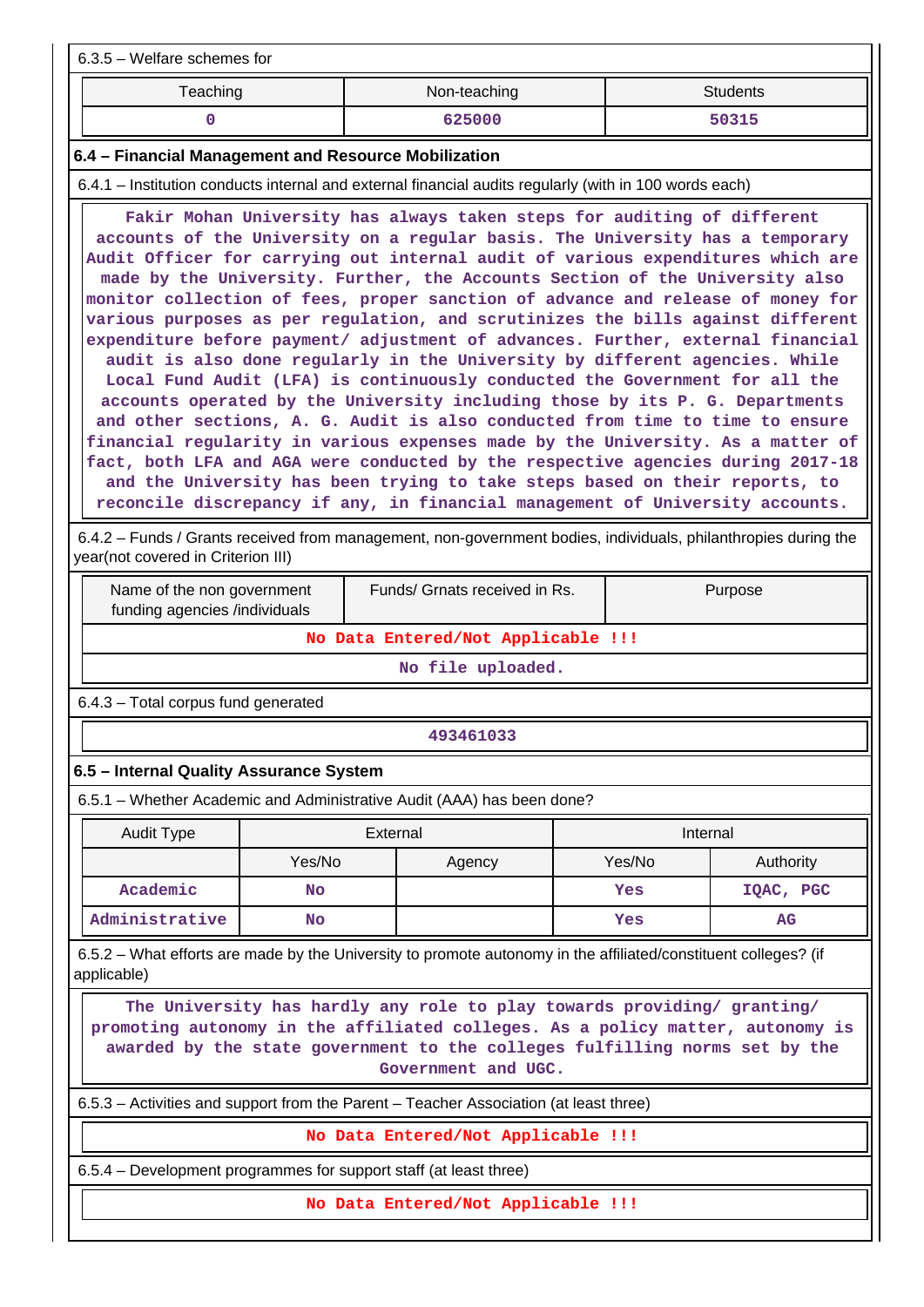| 6.5.5 - Post Accreditation initiative(s) (mention at least three)                                                                                                                                                                                 |                                                                                                                                                    |                                                                                                   |  |                                    |           |     |                       |                            |  |                                                     |  |  |
|---------------------------------------------------------------------------------------------------------------------------------------------------------------------------------------------------------------------------------------------------|----------------------------------------------------------------------------------------------------------------------------------------------------|---------------------------------------------------------------------------------------------------|--|------------------------------------|-----------|-----|-----------------------|----------------------------|--|-----------------------------------------------------|--|--|
| (1) Steps for opening of new regular P. G. Teaching Departments (2) Efforts to<br>establish Centre of Excellence with financial assistance from World Bank (3)<br>Successful Participation in NIRF process (4) Beautification of University Camps |                                                                                                                                                    |                                                                                                   |  |                                    |           |     |                       |                            |  |                                                     |  |  |
|                                                                                                                                                                                                                                                   | 6.5.6 - Internal Quality Assurance System Details                                                                                                  |                                                                                                   |  |                                    |           |     |                       |                            |  |                                                     |  |  |
| a) Submission of Data for AISHE portal<br>Yes                                                                                                                                                                                                     |                                                                                                                                                    |                                                                                                   |  |                                    |           |     |                       |                            |  |                                                     |  |  |
|                                                                                                                                                                                                                                                   | b) Participation in NIRF<br>Yes                                                                                                                    |                                                                                                   |  |                                    |           |     |                       |                            |  |                                                     |  |  |
|                                                                                                                                                                                                                                                   | c)ISO certification                                                                                                                                |                                                                                                   |  |                                    |           |     | <b>No</b>             |                            |  |                                                     |  |  |
| d)NBA or any other quality audit<br>No                                                                                                                                                                                                            |                                                                                                                                                    |                                                                                                   |  |                                    |           |     |                       |                            |  |                                                     |  |  |
| 6.5.7 - Number of Quality Initiatives undertaken during the year                                                                                                                                                                                  |                                                                                                                                                    |                                                                                                   |  |                                    |           |     |                       |                            |  |                                                     |  |  |
| Name of quality<br>Year<br>Date of<br><b>Duration From</b><br><b>Duration To</b><br>Number of<br>initiative by IQAC   conducting IQAC<br>participants                                                                                             |                                                                                                                                                    |                                                                                                   |  |                                    |           |     |                       |                            |  |                                                     |  |  |
|                                                                                                                                                                                                                                                   |                                                                                                                                                    |                                                                                                   |  | No Data Entered/Not Applicable !!! |           |     |                       |                            |  |                                                     |  |  |
|                                                                                                                                                                                                                                                   |                                                                                                                                                    |                                                                                                   |  |                                    | View File |     |                       |                            |  |                                                     |  |  |
| <b>CRITERION VII - INSTITUTIONAL VALUES AND BEST PRACTICES</b>                                                                                                                                                                                    |                                                                                                                                                    |                                                                                                   |  |                                    |           |     |                       |                            |  |                                                     |  |  |
| 7.1 - Institutional Values and Social Responsibilities                                                                                                                                                                                            |                                                                                                                                                    |                                                                                                   |  |                                    |           |     |                       |                            |  |                                                     |  |  |
| year)                                                                                                                                                                                                                                             | 7.1.1 – Gender Equity (Number of gender equity promotion programmes organized by the institution during the                                        |                                                                                                   |  |                                    |           |     |                       |                            |  |                                                     |  |  |
| Title of the<br>programme                                                                                                                                                                                                                         |                                                                                                                                                    | Period from                                                                                       |  | Period To                          |           |     |                       | Number of Participants     |  |                                                     |  |  |
|                                                                                                                                                                                                                                                   |                                                                                                                                                    |                                                                                                   |  |                                    | Female    |     |                       | Male                       |  |                                                     |  |  |
| Gender                                                                                                                                                                                                                                            | 11/01/2019<br>Sensitisation<br>Workshop-1                                                                                                          |                                                                                                   |  | 11/01/2019                         |           | 100 |                       |                            |  | 100                                                 |  |  |
| Gender<br>Sensitisation<br>Workshop-2                                                                                                                                                                                                             |                                                                                                                                                    | 14/02/2019                                                                                        |  | 15/02/2019                         |           |     | 100                   |                            |  | 100                                                 |  |  |
| 7.1.2 - Environmental Consciousness and Sustainability/Alternate Energy initiatives such as:                                                                                                                                                      |                                                                                                                                                    |                                                                                                   |  |                                    |           |     |                       |                            |  |                                                     |  |  |
|                                                                                                                                                                                                                                                   | Percentage of power requirement of the University met by the renewable energy sources                                                              |                                                                                                   |  |                                    |           |     |                       |                            |  |                                                     |  |  |
|                                                                                                                                                                                                                                                   | Not yet, however the University has plans to harness solar energy in near<br>future. Feasibility and other preliminary studies have been taken up. |                                                                                                   |  |                                    |           |     |                       |                            |  |                                                     |  |  |
| 7.1.3 - Differently abled (Divyangjan) friendliness                                                                                                                                                                                               |                                                                                                                                                    |                                                                                                   |  |                                    |           |     |                       |                            |  |                                                     |  |  |
|                                                                                                                                                                                                                                                   | Item facilities                                                                                                                                    |                                                                                                   |  | Yes/No                             |           |     |                       | Number of beneficiaries    |  |                                                     |  |  |
|                                                                                                                                                                                                                                                   |                                                                                                                                                    |                                                                                                   |  | No Data Entered/Not Applicable !!! |           |     |                       |                            |  |                                                     |  |  |
| 7.1.4 - Inclusion and Situatedness                                                                                                                                                                                                                |                                                                                                                                                    |                                                                                                   |  |                                    |           |     |                       |                            |  |                                                     |  |  |
| Year                                                                                                                                                                                                                                              | Number of<br>initiatives to<br>address<br>locational<br>advantages<br>and disadva<br>ntages                                                        | Number of<br>initiatives<br>taken to<br>engage with<br>and<br>contribute to<br>local<br>community |  | Date                               | Duration  |     | Name of<br>initiative | <b>Issues</b><br>addressed |  | Number of<br>participating<br>students<br>and staff |  |  |
|                                                                                                                                                                                                                                                   |                                                                                                                                                    |                                                                                                   |  | No Data Entered/Not Applicable !!! |           |     |                       |                            |  |                                                     |  |  |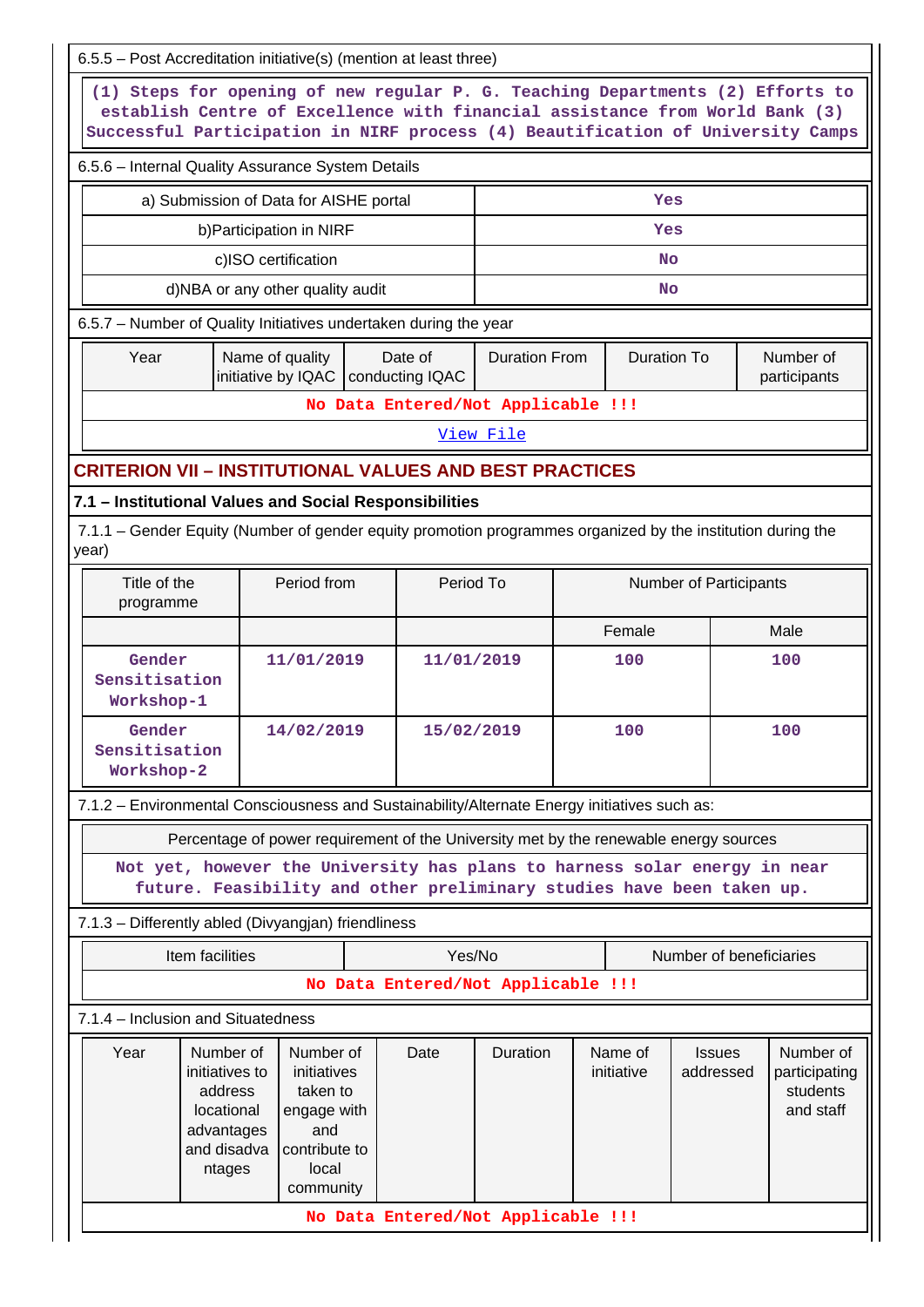| No file uploaded.                                                                                                                                                                                                                                                                                                                                                                                                                                                                                                                                                                                                                                                                                                                                                                                                                                                                                                                                                                                                                                                                                                                                                                                                                                                                                                                                                                                                                                                                                                                                                                                                                                                                                                                                                                                                                                                                                                                                                                                                                                                                                                                                                                                                                                                                                                                                                                                                                                                                                                                |                        |                                    |  |                          |  |  |  |  |  |  |
|----------------------------------------------------------------------------------------------------------------------------------------------------------------------------------------------------------------------------------------------------------------------------------------------------------------------------------------------------------------------------------------------------------------------------------------------------------------------------------------------------------------------------------------------------------------------------------------------------------------------------------------------------------------------------------------------------------------------------------------------------------------------------------------------------------------------------------------------------------------------------------------------------------------------------------------------------------------------------------------------------------------------------------------------------------------------------------------------------------------------------------------------------------------------------------------------------------------------------------------------------------------------------------------------------------------------------------------------------------------------------------------------------------------------------------------------------------------------------------------------------------------------------------------------------------------------------------------------------------------------------------------------------------------------------------------------------------------------------------------------------------------------------------------------------------------------------------------------------------------------------------------------------------------------------------------------------------------------------------------------------------------------------------------------------------------------------------------------------------------------------------------------------------------------------------------------------------------------------------------------------------------------------------------------------------------------------------------------------------------------------------------------------------------------------------------------------------------------------------------------------------------------------------|------------------------|------------------------------------|--|--------------------------|--|--|--|--|--|--|
| 7.1.5 - Human Values and Professional Ethics Code of conduct (handbooks) for various stakeholders                                                                                                                                                                                                                                                                                                                                                                                                                                                                                                                                                                                                                                                                                                                                                                                                                                                                                                                                                                                                                                                                                                                                                                                                                                                                                                                                                                                                                                                                                                                                                                                                                                                                                                                                                                                                                                                                                                                                                                                                                                                                                                                                                                                                                                                                                                                                                                                                                                |                        |                                    |  |                          |  |  |  |  |  |  |
| Title                                                                                                                                                                                                                                                                                                                                                                                                                                                                                                                                                                                                                                                                                                                                                                                                                                                                                                                                                                                                                                                                                                                                                                                                                                                                                                                                                                                                                                                                                                                                                                                                                                                                                                                                                                                                                                                                                                                                                                                                                                                                                                                                                                                                                                                                                                                                                                                                                                                                                                                            |                        | Date of publication                |  | Follow up(max 100 words) |  |  |  |  |  |  |
|                                                                                                                                                                                                                                                                                                                                                                                                                                                                                                                                                                                                                                                                                                                                                                                                                                                                                                                                                                                                                                                                                                                                                                                                                                                                                                                                                                                                                                                                                                                                                                                                                                                                                                                                                                                                                                                                                                                                                                                                                                                                                                                                                                                                                                                                                                                                                                                                                                                                                                                                  |                        | No Data Entered/Not Applicable !!! |  |                          |  |  |  |  |  |  |
| 7.1.6 - Activities conducted for promotion of universal Values and Ethics                                                                                                                                                                                                                                                                                                                                                                                                                                                                                                                                                                                                                                                                                                                                                                                                                                                                                                                                                                                                                                                                                                                                                                                                                                                                                                                                                                                                                                                                                                                                                                                                                                                                                                                                                                                                                                                                                                                                                                                                                                                                                                                                                                                                                                                                                                                                                                                                                                                        |                        |                                    |  |                          |  |  |  |  |  |  |
| Activity                                                                                                                                                                                                                                                                                                                                                                                                                                                                                                                                                                                                                                                                                                                                                                                                                                                                                                                                                                                                                                                                                                                                                                                                                                                                                                                                                                                                                                                                                                                                                                                                                                                                                                                                                                                                                                                                                                                                                                                                                                                                                                                                                                                                                                                                                                                                                                                                                                                                                                                         | Number of participants |                                    |  |                          |  |  |  |  |  |  |
| No Data Entered/Not Applicable !!!                                                                                                                                                                                                                                                                                                                                                                                                                                                                                                                                                                                                                                                                                                                                                                                                                                                                                                                                                                                                                                                                                                                                                                                                                                                                                                                                                                                                                                                                                                                                                                                                                                                                                                                                                                                                                                                                                                                                                                                                                                                                                                                                                                                                                                                                                                                                                                                                                                                                                               |                        |                                    |  |                          |  |  |  |  |  |  |
| No file uploaded.                                                                                                                                                                                                                                                                                                                                                                                                                                                                                                                                                                                                                                                                                                                                                                                                                                                                                                                                                                                                                                                                                                                                                                                                                                                                                                                                                                                                                                                                                                                                                                                                                                                                                                                                                                                                                                                                                                                                                                                                                                                                                                                                                                                                                                                                                                                                                                                                                                                                                                                |                        |                                    |  |                          |  |  |  |  |  |  |
| 7.1.7 – Initiatives taken by the institution to make the campus eco-friendly (at least five)                                                                                                                                                                                                                                                                                                                                                                                                                                                                                                                                                                                                                                                                                                                                                                                                                                                                                                                                                                                                                                                                                                                                                                                                                                                                                                                                                                                                                                                                                                                                                                                                                                                                                                                                                                                                                                                                                                                                                                                                                                                                                                                                                                                                                                                                                                                                                                                                                                     |                        |                                    |  |                          |  |  |  |  |  |  |
| Being located at a serene setup, It is one of the best practices of our<br>University to keep it eco-friendly. For this several initiatives have been<br>taken as mentioned below. . Rain water harvesting tanks are maintained .<br>Carrying out plantation drives during various occasions (World Environment Day,<br>Forest Day, Vana Mahotshav) . Making the campus polythene free, . Utilizing the<br>biodegradable waste for vermi-composting, . Conducting Swachh Bharat Mission<br>and Swachhata Pahkwada, . Celebrating World Environment Day, Forest Day, Vana<br>Mahotshav week, Earth Hour                                                                                                                                                                                                                                                                                                                                                                                                                                                                                                                                                                                                                                                                                                                                                                                                                                                                                                                                                                                                                                                                                                                                                                                                                                                                                                                                                                                                                                                                                                                                                                                                                                                                                                                                                                                                                                                                                                                           |                        |                                    |  |                          |  |  |  |  |  |  |
| 7.2 - Best Practices                                                                                                                                                                                                                                                                                                                                                                                                                                                                                                                                                                                                                                                                                                                                                                                                                                                                                                                                                                                                                                                                                                                                                                                                                                                                                                                                                                                                                                                                                                                                                                                                                                                                                                                                                                                                                                                                                                                                                                                                                                                                                                                                                                                                                                                                                                                                                                                                                                                                                                             |                        |                                    |  |                          |  |  |  |  |  |  |
|                                                                                                                                                                                                                                                                                                                                                                                                                                                                                                                                                                                                                                                                                                                                                                                                                                                                                                                                                                                                                                                                                                                                                                                                                                                                                                                                                                                                                                                                                                                                                                                                                                                                                                                                                                                                                                                                                                                                                                                                                                                                                                                                                                                                                                                                                                                                                                                                                                                                                                                                  |                        |                                    |  |                          |  |  |  |  |  |  |
| 7.2.1 – Describe at least two institutional best practices<br>BEST PRACTICE - I 1. Title of the Practice: Swachh Campus and Green Campus 2.<br>Objectives of the Practice: i. To create awareness regarding environmental<br>policy amongst the students and the administration. ii. To maintain pollution<br>free campus by avoiding tobacco, pan-masala, chewing on the campus. iii. To Use<br>Solar Energy on College Campus by installing Solar Lamps and Solar water<br>Heaters in Girls and Boys hostels. iv. To sensitize the students and staff<br>regarding the use of drinking water properly. v. To bring in use the 'Rain<br>Water Harvesting' on the campus. vi. To observe 'No Vehicle Day' and keep the<br>campus vehicle free. vii. To maximize the use of ICT and minimize the use of<br>paper. viii. To use solid waste through vermin-compost on the campus and use it<br>as a fertilizer. ix. To reduce the 'sound pollution on the campus. x. To use<br>'Use me' Dry and Wet dust bins in the college campus to keep college campus<br>clean xi. To protect and nurture the Flora and Fauna on the campus by creating<br>a 'Nature Club'. xii. To maintain a green campus, through Green Audit. 3. The<br>Context: Cleanliness is fundamental to the health and hygiene of the society<br>and the nation. Universities being the flag bearer of society and citadel of<br>learning should be the torchbearer to make society and the nation aware of the<br>importance of cleanliness in our daily life. To preserve the ecosystem and<br>maintain the campus greenery and cleanliness, the Ministry of Human Resource<br>Development (MHRD), Government of India has taken an initiative to<br>institutionalize cleanliness initiatives through a pan-India effort called<br>Swachh Bharat Programme. As per the University Grants Commission (UGC), there<br>are 822 Universities in India, including 47 Central Universities, 370 State<br>Universities, 123 Deemed Universities and 282 Private Universities.<br>Additionally, there are 23 IITs, 31 NITs, 23 IIITs, 7 IISERs, 7 AIIMS, 7<br>NIPERs, 3 SPA and 25 other institutes of National importance. Apart from this,<br>we have over 100 institutes offering courses from Agricultural, Horticulture<br>and Veterinary Universities, which are controlled and administered by the<br>Indian Council of Agricultural Research (ICAR). All these Universities and<br>Institutes have huge campuses and house a large number of faculty members and |                        |                                    |  |                          |  |  |  |  |  |  |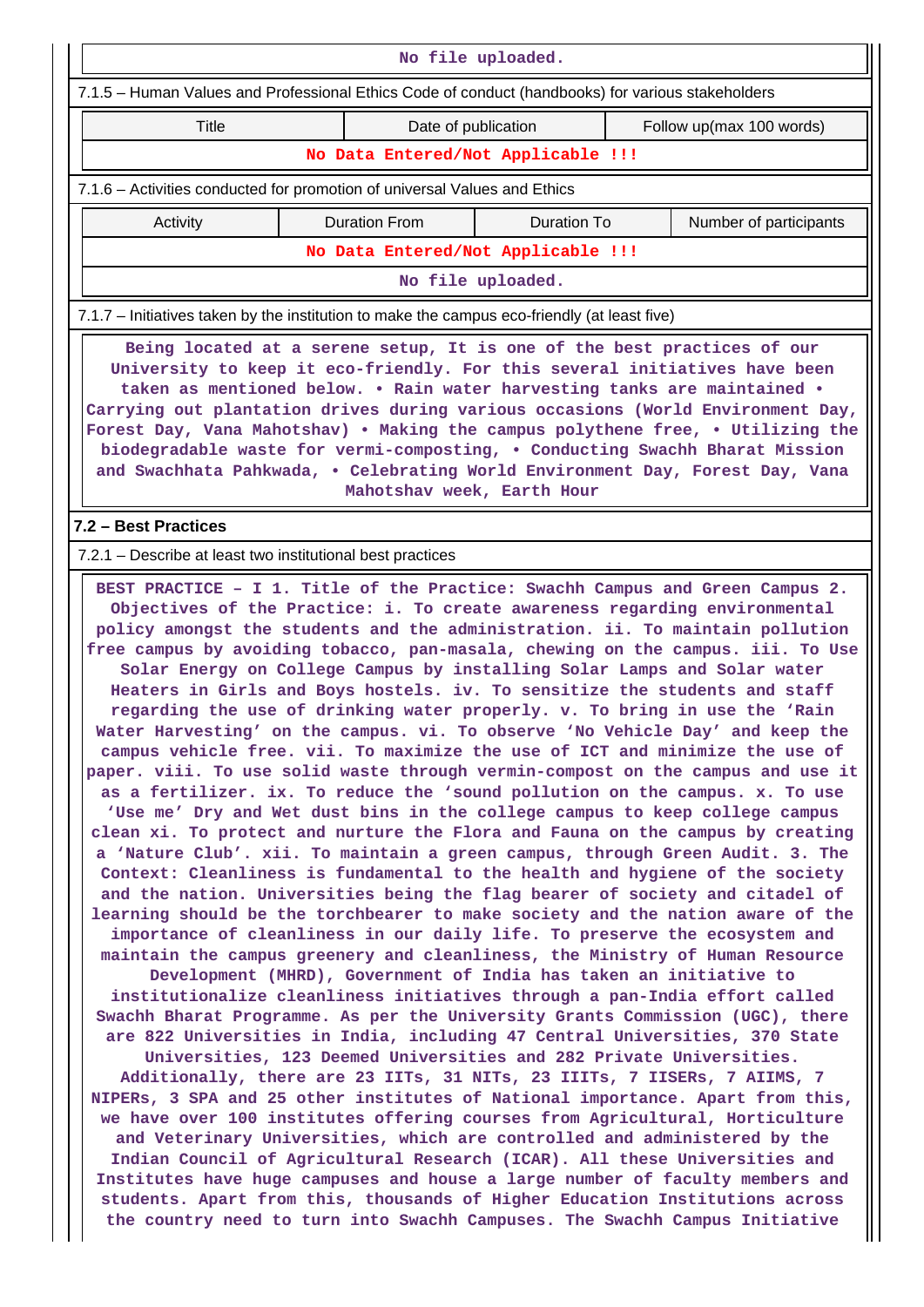**covers all these institutions. 4. The Practice In resonance with the Swachh Bharat Mission of the government of India, our University to with utmost sincerity no just observes the Swachh Bharat Pakhwada every year but is committed to keeping its campus clean and green. Our University in the state of Odisha has been one of the greenest and scenically beautiful campuses with lush greenery all-around. Every year in collaboration with the District Forest Department, the NSS bodies of our University religious made it a habit of planting trees and herbal saplings during the rainy season and take due care of them. The details of the activities performed and events conducted are listed below. Sl No Events and Activities Participants 1 Clean Campus Day NSS Boys' Girls' Unit 2 Green Campus Day (400 trees were planted near New Gents' Hostel) NSS Boys' Girls' Unit 3 Essay Competition (both in English and Odia) Theme: What I can do for a clean India All students 4 Poster Competition Theme: Health, Environment and Sustainable Development All Students 5 Visit to the Health centre All students 6 Elocution Competition (both in English and Odia) Theme: Health and Hygiene is the real wealth All students 7 Clean Hostel Room Competition (both in Gents' and Ladies Hostels) All Boarders 8 Movie Screening: 'Toilet: Ek Prem Katha' All students and Staff Banomohastav Banomohostav week was observed from 1st July to 7th July in the New Campus of the University by mass plantation of trees of Kadamba, Radhachudda and Boula type from 1st July to 7th July by the NSS volunteers in the presence of Prof. Surjendu Kumar De, Chairman, Post-Graduate Council, Prof. Bishnu Charan Dash Warden, P.G. Hostels, Prof. Anil Mohapatra, Director, Students Welfare, Mr. Manoranjan Nayak, CoF, Dr. Ramakrushna Pradhan, NSS PO (Boys Unit), Dr. Shubhashree Mahalick, NSS PO (Girls Unit), along with students volunteers both from the girls and boy unit. Swatchhata Pakhwada A fifteen day long Swachhata Pakhwada was observed by the NSS Units of Fakir Mohan University in its new campus from 1st November to 15th November. During this period massive plantation activities and cleanliness camps were organized including sanitation competition in Hostels, Eloquence, essay and poster competitions were organized and prizes were distributed to the winners of the competitions on the valedictory day. Honourable Vice-Chancellor Prof. Madhumita Das, Chairman, Post-Graduate Council, Prof. Surjendu Kumar Dey and Registrar, Mr. Amar Sing Soren have graced the occasion. The fortnight ovservation came to a suceesful conclusion with the screening of the movie 'Toilet- Ek Prem Katha'. The entire programme was coordinated by Dr. Ramakrushna Pradhan, NSS, PO and Dr. Shubhasree Mahalik, NSS, PO under the active guidance and supervision of Prof. Surjendu Dey. Green Campus Day: Dated 9th November The University every year in the month of November observes Green Campus Day by mass planning of tress of both herbal and non-herbal types in its new and old campuses. Beach Cleaning Camp from Balramgadi to Chandipur: Dated 1st April, 2018 The University every year as part of its outreach programme with the help of its NSS units in collaboration with local NGOs organizes Beach Cleanliness camps. Last Year, in one such initiative, the student volunteers of the University through mass participation, have cleaned up the Chandipur Beach of Balasore from Balramgadi (A stretch of almost 3 kms.) BEST PRACTICE - II 1. Title of the Practice: Management of Student Election 2. Objectives of the Practice: To manage the student election in a disciplined manner following Lyngdoh Commission Recommendations 3. The Context: Students being the principal stakeholders and the prime focus of any educational institution are given utmost importance in some of the decision making bodies in order to develop their leadership potential without compromising certain decorum and discipline on the campus. Thus, the University has devised an indirect student election procedure for the democratic representation of students at the University level that would not only ensure the voicing of grievances and the general welfare of the student populace, but would also provide a healthy learning field for the leaders of tomorrow. 4. The Practice The University follows an indirect student election procedure in which class representatives are sent from each regular post graduate Departments who among themselves nominate and directly elect the**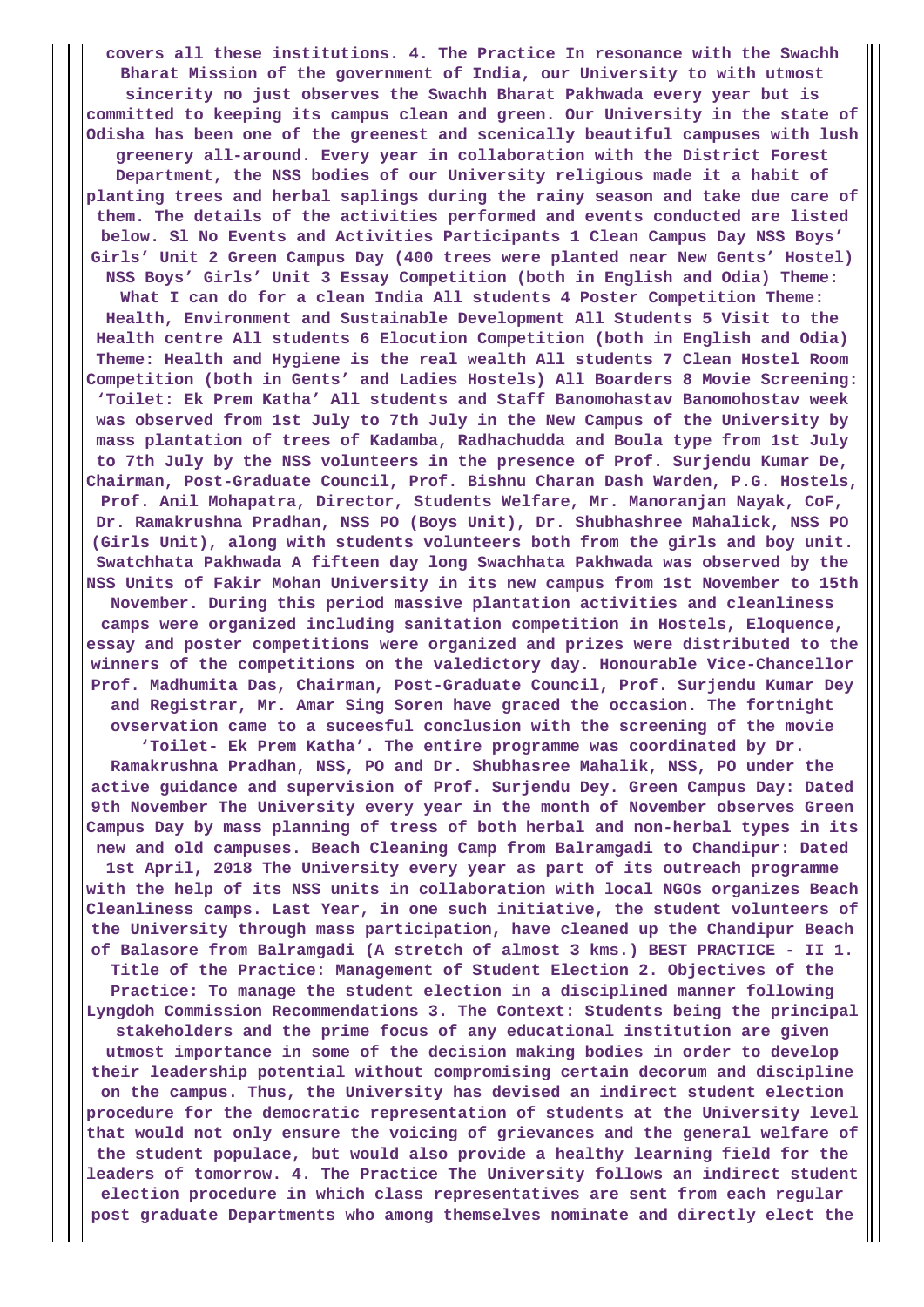**office bearers for different posts of the extracurricular committees University. The office bearers along with the class representatives sent from each Department plan and execute programmes related to sports, culture and other literary activities under the guidance of different teams of faculty members constituted for the purpose. As such, Secretary and Asst. Secretary are selected for three different committees namely P.G. Sports Committee, P.G. Cultural Committee and P.G. Magazine Committee who take care of all extra and co-curricular activities of the students during the entire year. At the Department level, Seminar Secretary and Assistant Seminar Secretary are also unanimously selected or directly elected by the students and from among the students who look after organisation of weekly departmental seminar, field/study tour and other programmes involving the students. In the election, it is ensured that the student representatives meet the following criteria as per the Govt. of Odisha (in line with Lyngdoh Commission Recommendations) eligibility conditions for becoming a committee member. I. Students with a maximum age limit of 25 years as on date of election may contest the election/selection II. The Candidate should in no case have any break in academic career, i.e. back paper as on the date of filling of nomination and should have paid tuition fees and other dues. III. The Candidate should have attained the minimum 75 of attendance IV. One student have only one chance to contest for the post of Secretary / Asst. Secretary and two chances to be a committee member i.e. class representative. V. The Candidate shall not have a previous criminal record, i.e. she /he should not have been tried and/or convicted of any criminal offence or misdemeanor. The candidate should not have been subjected to disciplinary action by the University authorities. VI. The Candidate must be a regular and full time student of the University. The election process is conducted under the supervision of one Returning Officer (One Senior Faculty Member) who is appointed by the Chairman P.G. Council. For the session 2018-19, Mr. Sarthak Kumar Nayak of the Dept. of Population Studies, Mr. Pankaj Kumar Mangal of the Dept. of Social Science and Mr. Durga Prasad Nayak of the Dept. of Business Management, were elected as secretaries of Culture, Sports and Magazine committees respectively. The results were notified vide letter no. PGC/ 1-E/ 13/ 2018/ 1072, dated 04.10.2018.**

 Upload details of two best practices successfully implemented by the institution as per NAAC format in your institution website, provide the link

#### **7.3 – Institutional Distinctiveness**

 7.3.1 – Provide the details of the performance of the institution in one area distinctive to its vision, priority and thrust in not more than 500 words

 **One of the visions of the University is the culture of excellence and one of the missions of the University is to encourage its affiliated college and other institutions to develop coordination in academic and research activities of common interest including rudimentary research exposure to undergraduate students. In this connection, the University in has signed a MOU on 21.07.18 with the Department of Higher Education, Government of Odisha under the World Bank assisted programme-Odisha Higher Education Programme for Excellence and Equity (OHEPEE). Under this programme the University will be receiving a grant of Rs. 17.41 cr under Institutional Development Grant (IDG) during a duration of 5 years out of which a minimum of 60 of the grant will be utilized to**

**strengthen the affiliating colleges under Universities and to ensure quality, equity and excellence at different levels within the University and remaining 40 of the grant will be utilized for establishing an Centre for Excellence and**

**other infrastructural development in the University. During the current Academic session the University has received a sum of Rupees 2.5 crore towards the first instalment of the grant. Out of the grant received Rs. 1.25 crore has**